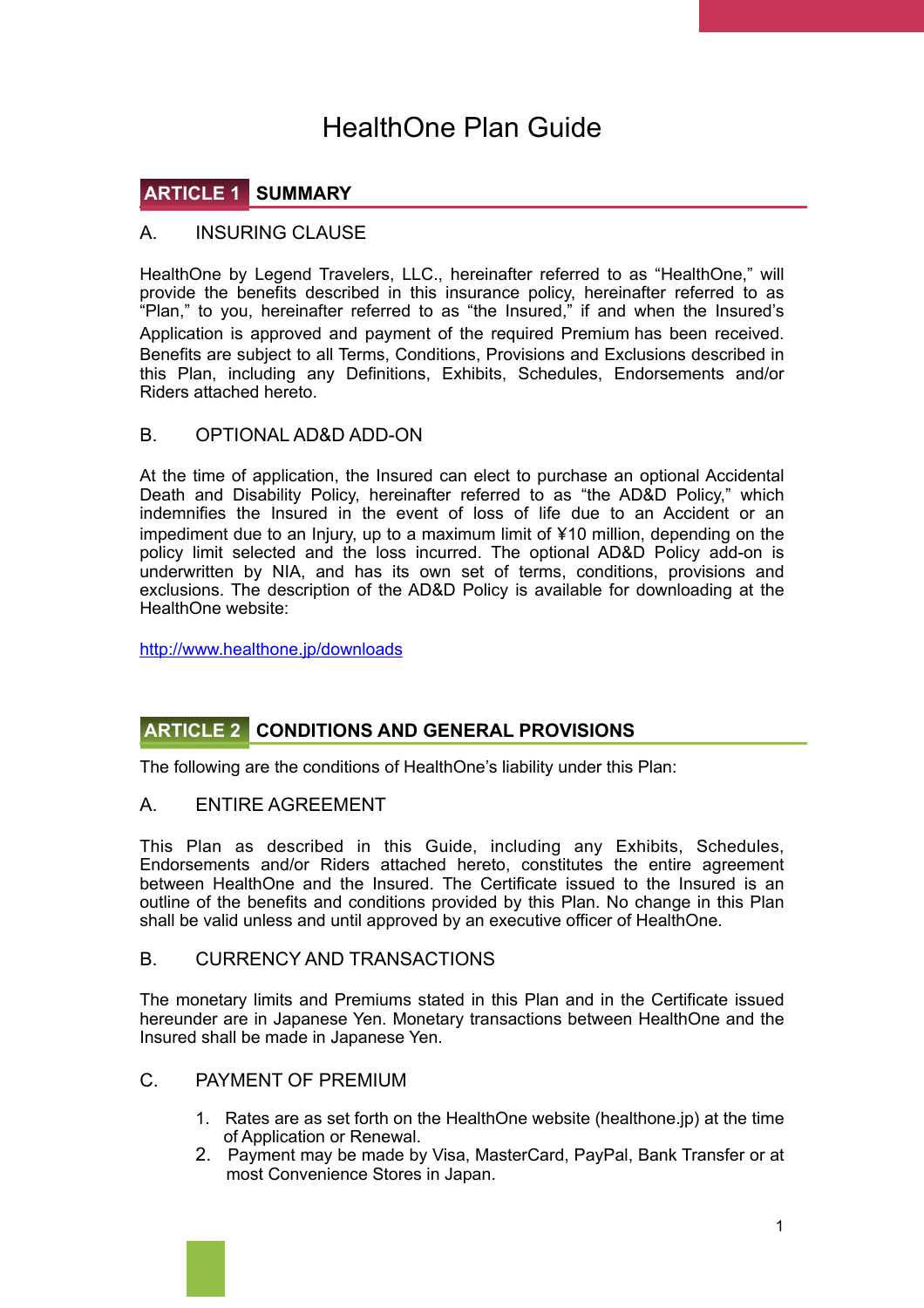- 3. Payment of the required Premium must be received by HealthOne at least one day prior to the Certificate Effective Date. If payment has not been received at least one day prior to the Certificate Effective Date, under no circumstance shall any coverage go into effect until at least one day after payment of the required Premium has been received (see also ARTICLE 4 Para. 1 – CERTIFICATE EFFECTIVE DATE). Payment of the required Premium is considered as received by HealthOne on;
	- a. The date upon which a convenience store payment slip is paid at the cash register of a convenience store; OR
	- b. The date upon which a bank transfer is posted to HealthOne's bank account; OR
	- c. The date upon which a successful online credit card or PayPal transaction has been credited to HealthOne's account.

#### D. MISREPRESENTATION AND FRAUD

The Insured shall forfeit all claims to any and all benefits of this Plan, whether any claims have arisen or not, as well as forfeit any Premium paid to HealthOne, if s/he perpetrates any misstatement, concealment or fraud, whether in the Insured's Application or in relation to any statement or warranty made by the Insured or his/her authorized representative, whether in writing or otherwise, to HealthOne or its representatives, or in connection with the making of any claim upon this Plan. In addition, in the case of misstatement, concealment or fraud by the Insured or his/her representatives, HealthOne has the right to rescind this Plan without obligation to refund any Premiums paid to HealthOne by the Insured and/or seek any other reparations available, as well as the RIGHT OF RECOVERY for any and all claims paid to the Insured as stated in Paragraph H of ARTICLE 2 CONDITIONS AND GENERAL PROVISIONS.

## E. PROOF OF CLAIM

The following is considered to be Proof of Claim:

- 1. A completed and signed Claim Form; AND
- 2. Original and Itemized Medical Receipts from Physicians, Hospitals, Clinics and Pharmacies to whom any Eligible Expenses have been paid by the Insured; AND
- 3. A signed and completed Authorization Form to allow Physicians, Hospitals and/or other medical providers, insurance companies and anyone else having information regarding the care, advice, treatment, diagnosis or prognosis of any physical or mental condition, or employment status of the Insured to release that information to HealthOne; AND
- 4. Any other evidence deemed necessary by HealthOne.

The Insured shall have 90 days from the date of Eligible Expenses to submit Proof of Claim, as described herein, to HealthOne. The Insured shall be deemed to have waived all rights to claims submitted more than 90 days from the date of Eligible Expenses.

#### F. CLAIMS COOPERATION

The Insured and his/her Physician(s), Hospital(s) and other providers shall cooperate fully with HealthOne. Cooperation includes (but is not limited to) granting full right of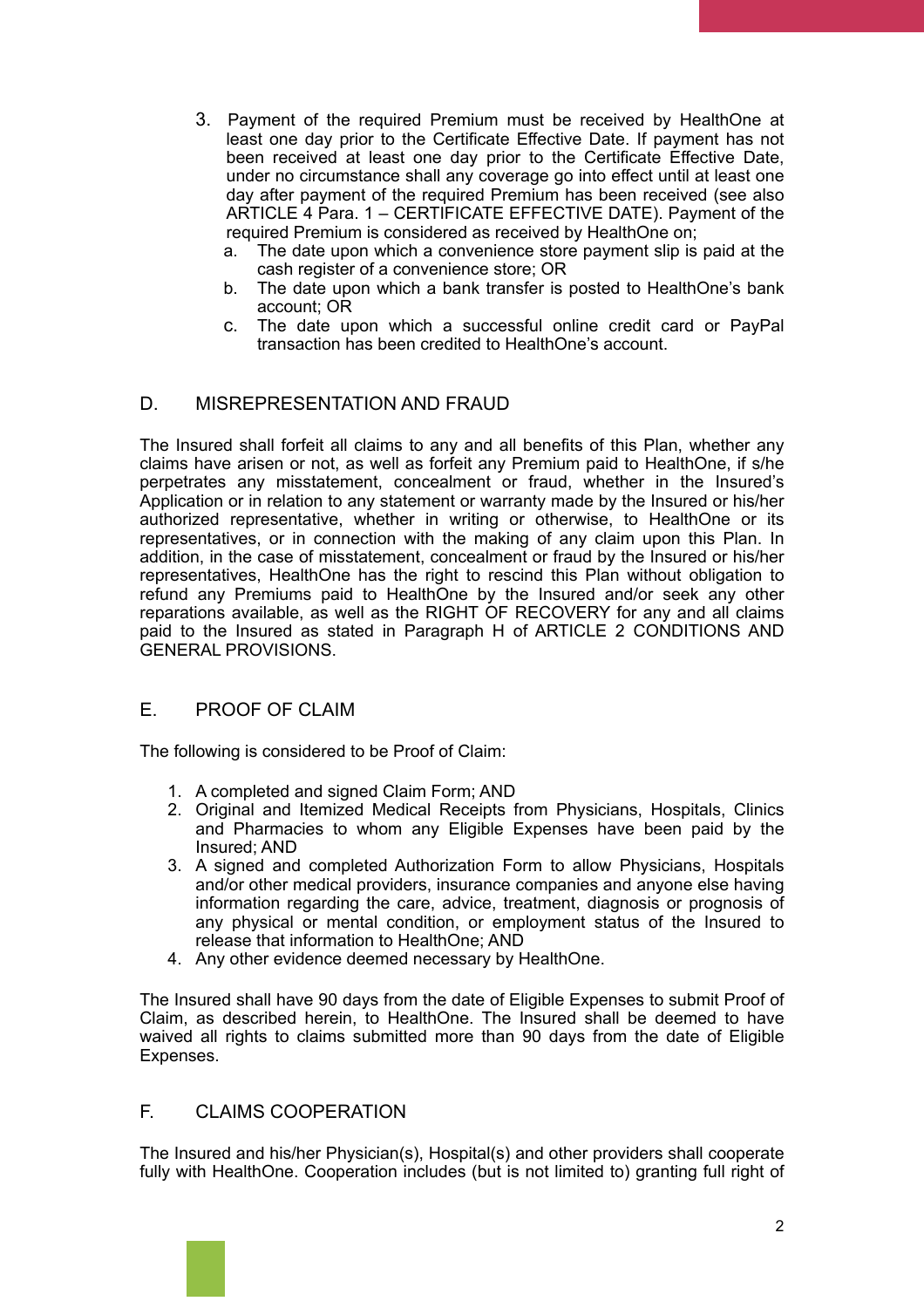access to all related medical documentation, reports and evidence. The Insured understands that in the event of refusal, failure or limited reply of the above referenced individuals and/or entities to make all medical documentation, reports and records available to HealthOne's claims department, HealthOne has the right to deny an otherwise valid claim.

## G. OTHER PLANS OR INSURANCE

HealthOne shall not pay any claim for which the Insured is enrolled in any other plan, insurance or third-party liability towards the Insured that would, or would but for the existence of this Plan, pay that claim. HealthOne shall not pay any claim for care, treatment, services or supplies furnished by any program or agency funded by any government in which the Insured is enrolled, such as but not limited to Welfare, National Health Insurance, Social Health Insurance, Workman's Compensation, as well as privately funded workman's compensation, medical insurance, accident insurance, auto insurance, liability insurance, third-party liability toward the Insured, or others. HealthOne will pay only any eligible excess beyond the amount payable under such other plan, insurance or third-party liability towards the Insured. Additionally, if the Insured is enrolled in a plan which has a High Cost Medical Expenses Benefit, HealthOne will pay only any eligible excess beyond the amount of such benefit. When applying for coverage under HealthOne, the potential Insured must notify HealthOne of the existence of any public or private insurance under which s/he is enrolled. The Insured must also notify HealthOne of any change, such as the addition of other public or private insurance, during this Plan's Coverage Period.

#### H. RIGHT OF RECOVERY

In the event of overpayment of any claim hereunder due to the following reasons:

- 1. All or some of the expenses were not paid for by or on behalf of the insured or were subsequently recovered by or on behalf of the Insured; OR
- 2. Any Relative of the Insured or any person in the Insured's family, whether or not that person is or was an Insured, is repaid for all or some of those expenses by a source other than HealthOne; OR
- 3. All or some of the expenses were not Eligible Expenses; OR
- 4. All or some of the expenses were paid by other insurance; OR
- 5. All or some of the expenses were paid or reimbursed based on an incorrect benefit application, regardless of whether HealthOne's mistake or not; OR
- 6. All or some of the expenses were paid or reimbursed based on incorrect claims information, withheld information, concealment, misstatement, or a fraudulent claim.

HealthOne has the right to recover the amount of overpayment from the Insured. The amount of the overpayment to be recovered shall be the difference between the amount of expenses actually paid by HealthOne and the amount that should have been paid by HealthOne.

If the Insured does not promptly make any such refund to HealthOne, HealthOne may, in addition to any other remedies available, either

a. Reduce the amount of any future claim that is otherwise eligible for payment hereunder by the amount of the refund due HealthOne; OR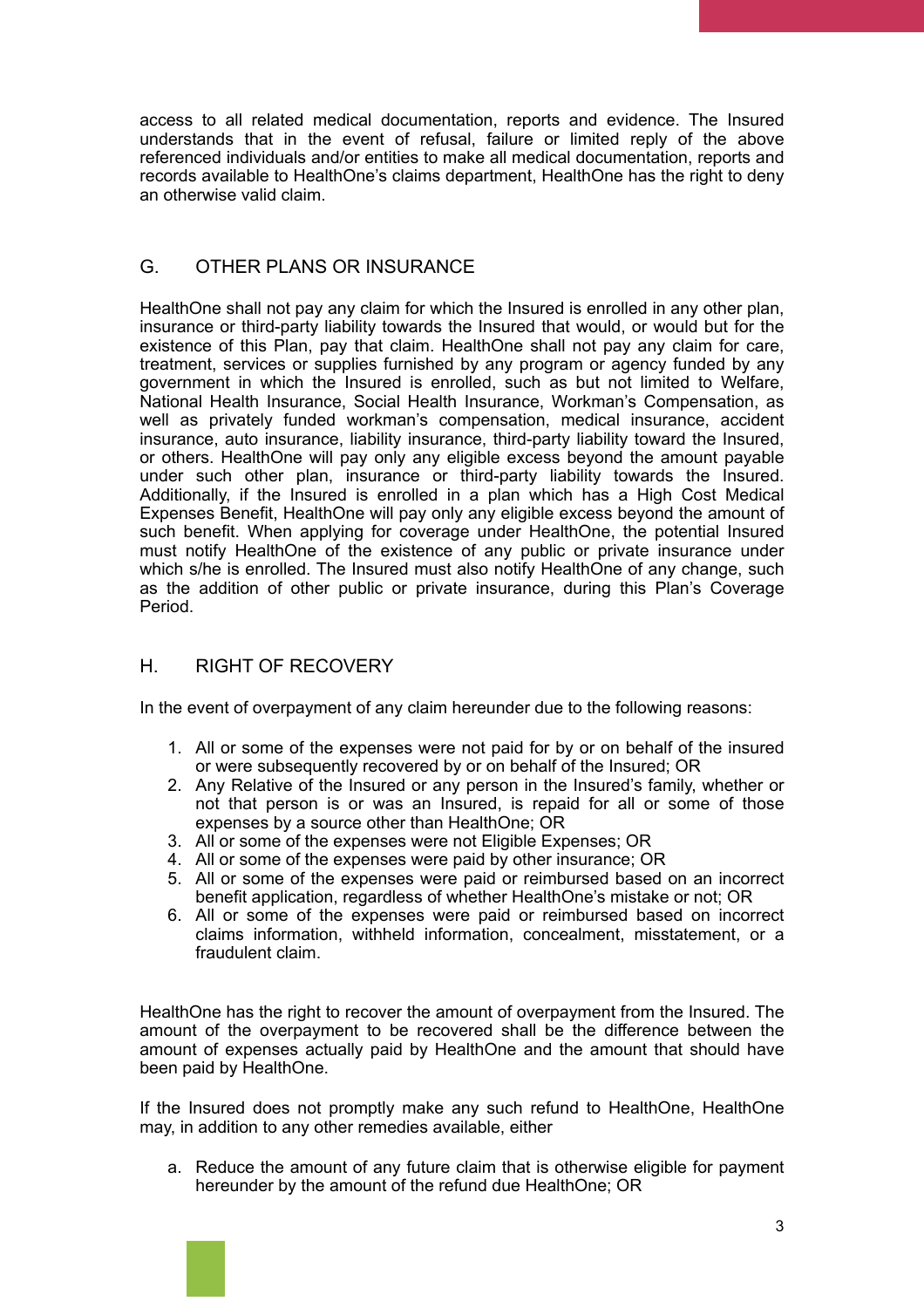b. Cancel the Certificate issued to the Insured at any time.

#### I. SUBROGATION

When any occurrence that results or may result in a loss payment by HealthOne is caused by third parties, Healthone shall subrogate to the right of the recovery which the Insured has against the third party, to the extent of such payment.

The Insured shall cooperate with HealthOne in securing and enforcing HealthOne's right under the preceding paragraph and in obtaining such evidence, instruments and documents as required by HealthOne for such purpose.

#### J. NON-WAIVER OF RIGHTS

Failure by HealthOne to enforce or require compliance with any terms, conditions, provisions and exclusions herein will not waive, modify or render such terms, conditions, provisions and exclusions unenforceable at any other time, whether or not circumstances are the same.

#### K. GOVERNING LAWS AND JURISDICTION

Any matters not contracted under this Plan shall be governed by the laws and ordinances of Japan. Any disputes regarding the interpretation and performance of this Plan shall be submitted to the exclusive jurisdiction of the Kobe District Court.

#### L. ASSIGNMENT AND TRANSFERABILITY

The Insured must not sell, assign or transfer any rights and duties under this Plan to another person or entity. If the Insured dies during the Coverage Period in which this Plan is in effect, no heir-at-law of the deceased Insured shall inherit any rights or duties under this Plan.

#### M. CLAIMS ASSISTANCE & PLAN REPRESENTATION

Every attempt will be made to help the Insured understand the benefits provided by this Plan; however, any statement made by an employee of HealthOne or its Agent will be deemed a representation and not a warranty. Actual benefit payment can only be determined at the time a claim is submitted and all facts are presented in writing. If a definite answer to a specific question is required, the Insured should submit a written request, including all pertinent information, and a written reply will be sent to the Insured by email or postal mail.

#### N. CLAIMS SETTLEMENT

Upon approval by HealthOne of Eligible Claim(s) submitted by the Insured, payment will be sent by bank transfer to the Insured's bank account in Japan or to a bank account in Japan owned by a friend or acquaintance who the Insured has designated to receive such payment. In the event that the Insured has departed from Japan and no longer maintains a local bank account, payment can be sent to a foreign bank, but wire transfer fees will be deducted from the amount due the Insured.

## O. TIME LIMIT FOR APPEALING A CLAIM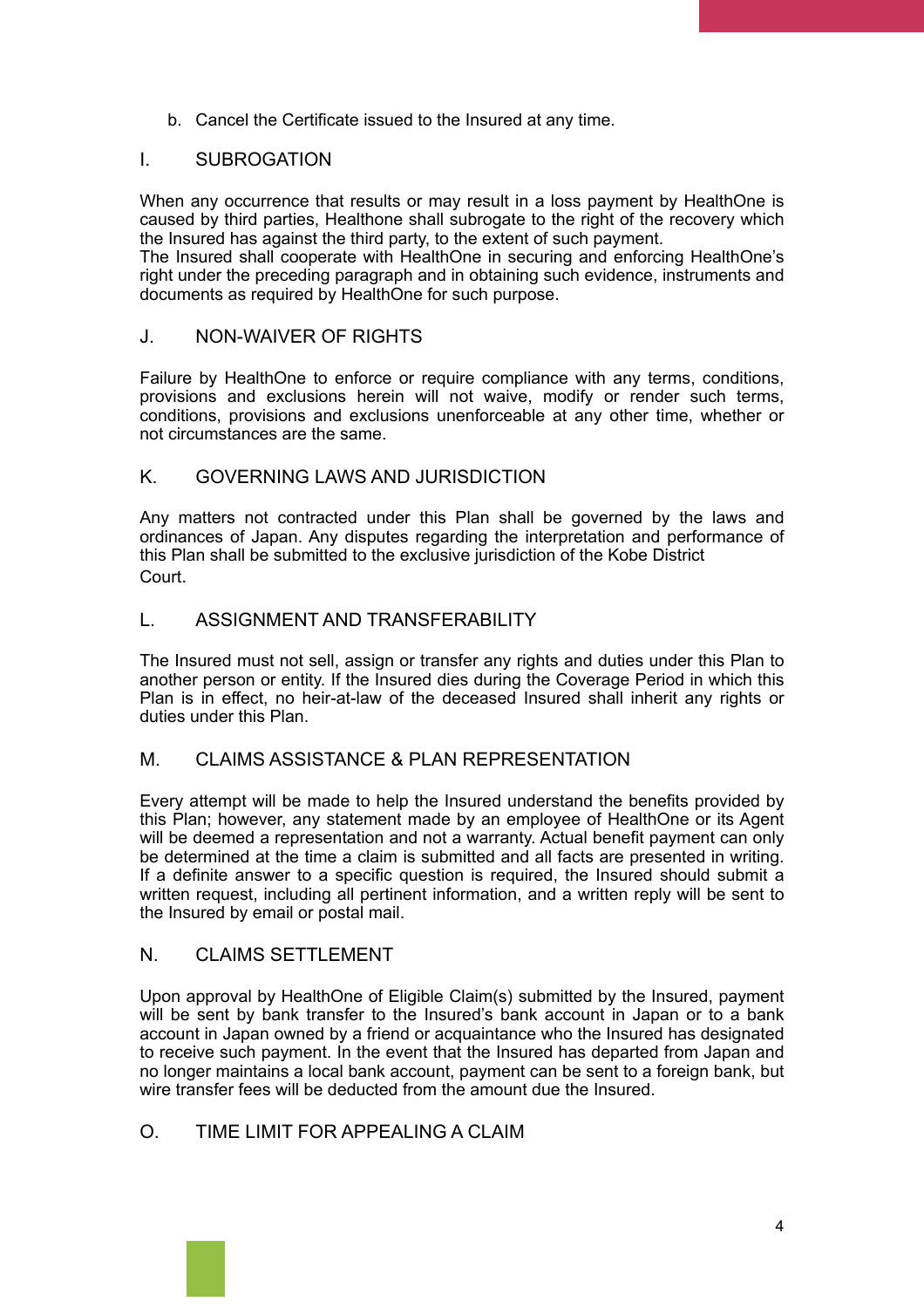In the event that HealthOne denies all or part of a claim under this Plan, the Insured shall have 60 days from the notice date of denial to file a written appeal with HealthOne. If the Insured does not appeal the notice of denial within 60 days thereof, the case file will be closed and the Insured shall be deemed to have waived all rights to the claim.

## P. APPLICATION SUBMITTAL, COMMUNICATIONS, & NOTIFICATIONS

Application for this Plan can be made by digital or hard copy and can be submitted by Internet, email, fax or postal mail. Submission of a digital Application automatically constitutes a digital signature and legally binds the Insured to the terms, conditions, and provisions of this Plan, should his/her Application be approved by HealthOne. Communications between HealthOne and the Insured shall be in writing and by email, fax or postal mail. The Insured shall notify HealthOne within 15 days of any changes of Insured's fax number, email or street address.

#### Q. POLICYHOLDER

In the event the Policyholder and the Insured are the same person, Eligible Benefits will be paid to the Insured. In the event the Policyholder is a different entity than the Insured, the Eligible Benefits will be paid to the Policyholder.

## **ARTICLE 3 ELIGIBILITY**

In order to be eligible for this Plan, the Applicant must:

- 1. Complete an Application with all questions answered truthfully; AND
- 2. Pay the required Premium prior to the Certificate Effective Date as per section C.3 of ARTICLE 2 - CONDITIONS AND GENERAL PROVISIONS; AND
- 3. Read, comprehend and agree to all clauses, provisions, terms and conditions of this Plan; AND
- 4. Receive written acceptance of the Application from HealthOne; AND
- 5. Be at least 20 years old but not yet 60 years old; AND
- 6. Not possess Japanese citizenship; AND
- 7. Be in good general health and maintain a healthy lifestyle; AND
- 8. Not be pregnant, hospitalized or disabled on the Certificate Effective Date; AND
- 9. Not be HIV+ on the Certificate Effective Date.

HealthOne has the right to approve or decline any application without explanation.

## **ARTICLE 4 CERTIFICATE EFFECTIVE DATE, CERTIFICATE TERMINATION DATE, BENEFIT PERIOD, AREA OF COVERAGE, AND CHANGES IN MEDICAL CONDITION PRIOR TO CERTIFICATE EFFECTIVE DATE**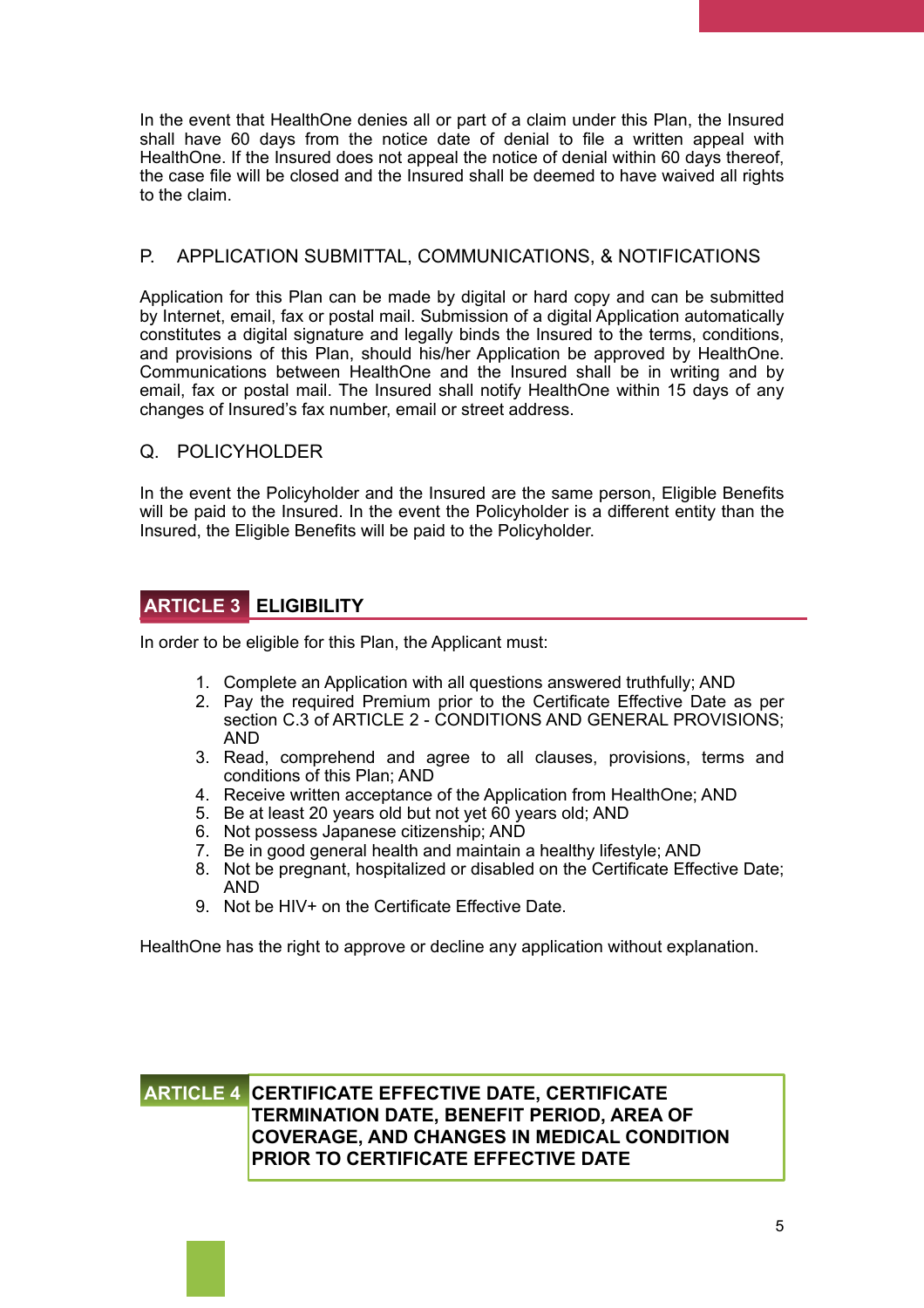- 1. Certificate Effective Date and Time (JST) This Plan shall become effective on the **latest** of one of the following occurrences:
	- a. 0:00 hours on the date requested by the Insured on his/her Application; OR
	- b. 0:00 hours on the day after the date upon which HealthOne receives the correct Premium as per section C.3. of ARTICLE 2 - CONDITIONS AND GENERAL PROVISIONS; OR
	- c. The date and time the Insured arrives in Japan

All Applications, whether for initial coverage or for renewal of coverage, are subject to approval by HealthOne, and any payment made to HealthOne by the Applicant is not grounds for acceptance into the Plan without such approval.

- 2. Certificate Termination Date and Time (JST) This Plan terminates on the **earliest** of:
	- a. 24:00 hours on the last day of the Certificate Period; OR
	- b. The date and time the Insured departs Japan
- 3. Benefit Period In accordance with Items 1 and 2 of this provision, HealthOne will pay Eligible Benefits for each Incident, as defined herein;
	- a. For up to 180 days beginning on the date of the first consultation, diagnosis or treatment for a covered Illness which began while the Certificate was in effect; or
	- b. For up to 180 days beginning on the date of an Accident for a covered Injury that occurred while the Certificate was in effect.
- 4. Area of Coverage HealthOne will only pay benefits for Eligible Benefits, subject to all terms, conditions, provisions and exclusions herein, which incur while the Insured is in Japan. Should the Insured leave Japan temporarily during a Certificate Period, coverage shall pause at the date and time of the Insured's departure and recommence at the date and time the Insured returns to Japan. However, the Certificate Period shall in no way be extended to compensate for any period of time the Insured was not present in Japan.
- 5. Changes in Medical Condition Prior to the Certificate Effective Date Any medical conditions or injuries that manifest themselves between the date the Application is submitted and the date the Certificate Effective Date shall be considered Pre-existing and therefore not covered under this Plan. Additionally, in the event that medical conditions or injuries manifest themselves between the date of Application and the date the Coverage is issued, HealthOne has the right to decline that Application or rescind an already issued Certificate of Coverage. The Applicant/Insured is obligated to notify HealthOne of any such changes in medical or physical condition that take place between Application and Issuance of Certificate whether Certificate is for initial or renewal coverage.

## **ARTICLE 5 TABLE OF BENEFITS AND LIMITS**

| *Deductible (per Certificate $\frac{1}{2}$ 10,000 |  |  |
|---------------------------------------------------|--|--|
| Period)                                           |  |  |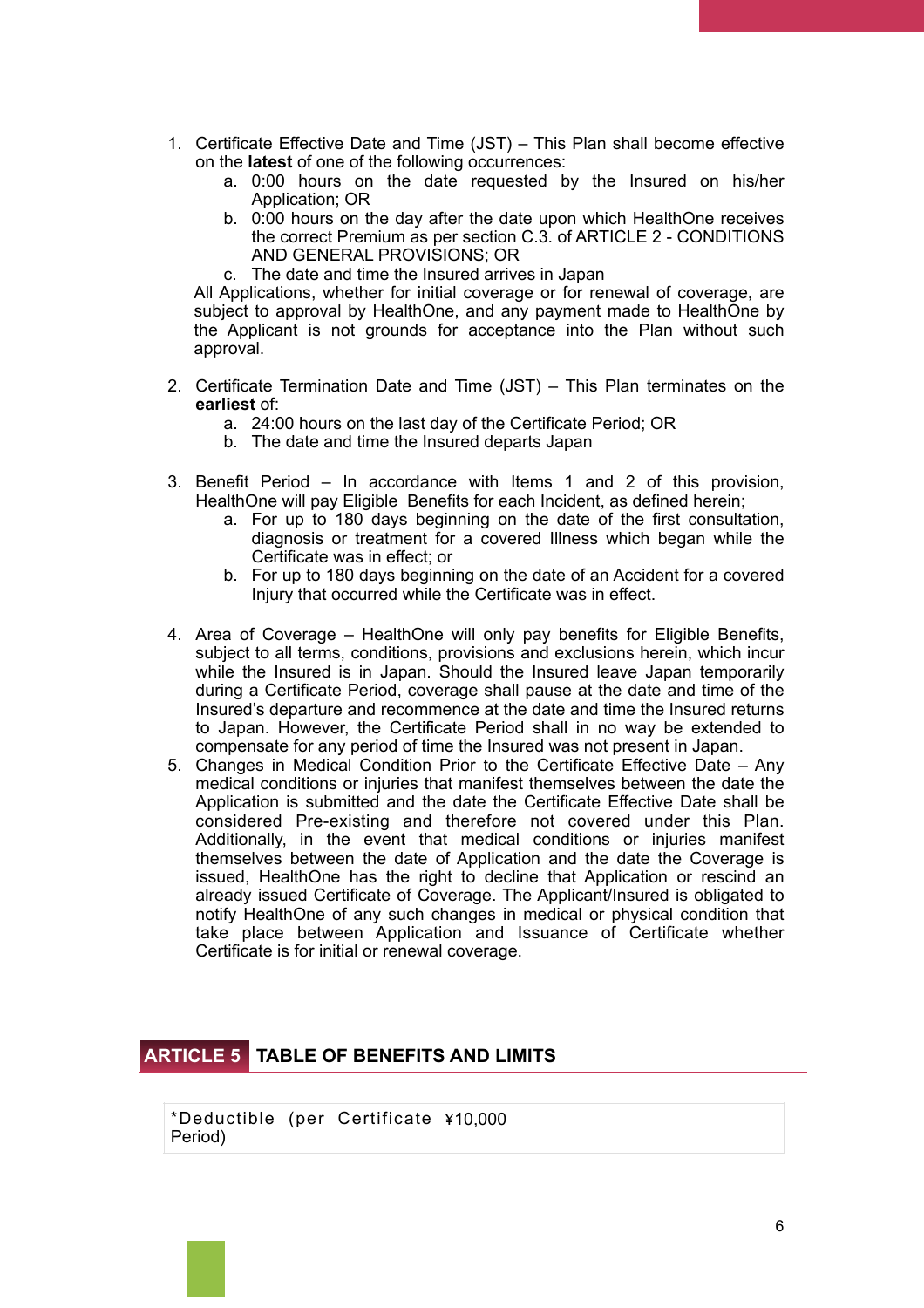| Eligible Benefit Percentage<br>Payable                                                                                                            | For the Certificate Period, HealthOne will<br>pay 100% of Eligible Expenses after the<br>Deductible up to the Overall Maximum Limit<br>of the Plan unless otherwise indicated in<br>this table (ARTICLE 5 TABLE OF<br>BENEFITS AND LIMITS), ARTICLE 6 -<br>ELIGIBLE EXPENSES or ARTICLE 8 -<br><b>EXCLUSIONS.</b> |
|---------------------------------------------------------------------------------------------------------------------------------------------------|-------------------------------------------------------------------------------------------------------------------------------------------------------------------------------------------------------------------------------------------------------------------------------------------------------------------|
| Hospital Room and Board,<br><b>Standard Room Rate</b>                                                                                             | Usual, Reasonable and Customary<br>charges.                                                                                                                                                                                                                                                                       |
| <b>Intensive Care Unit</b>                                                                                                                        |                                                                                                                                                                                                                                                                                                                   |
| <b>Medical Doctors' fees</b>                                                                                                                      |                                                                                                                                                                                                                                                                                                                   |
| Nursing Fees, Medical Expenses<br>and Ancillary Charges                                                                                           |                                                                                                                                                                                                                                                                                                                   |
| <b>Emergency Local Ambulance</b>                                                                                                                  |                                                                                                                                                                                                                                                                                                                   |
| Prescribed Drugs and<br>Medications (except Anesthesia<br>and any drugs or medications<br>administered for Laboratory<br>Services)                | ** Up to ¥30,000 Yen per covered Incident                                                                                                                                                                                                                                                                         |
| Anesthesia (including medicines,<br>gases, pain management, and the<br>use of monitoring or disposable<br>equipment) and their<br>administration. | ** Up to ¥60,000 Yen per covered Incident                                                                                                                                                                                                                                                                         |
| X-rays (including any contrast<br>medium necessary to enhance<br>imaging)                                                                         | ** Up to ¥20,000 per covered Incident                                                                                                                                                                                                                                                                             |
| MRI and/or CAT Scan (including<br>any contrast medium necessary to<br>enhance imaging)                                                            | ** Up to ¥40,000 per covered Incident                                                                                                                                                                                                                                                                             |
| Laboratory services (including any<br>drugs or medications necessary<br>for testing)                                                              | ** Up to ¥25,000 per covered Incident                                                                                                                                                                                                                                                                             |
| Dental Treatment due to Accident                                                                                                                  | **¥20,000 Maximum per tooth, ¥50,000<br>Maximum per Certificate Period                                                                                                                                                                                                                                            |
| <b>Physical Therapy</b>                                                                                                                           | ** Up to ¥4,000 a visit, Maximum 12 visits<br>per Certificate Period.                                                                                                                                                                                                                                             |
| Enhanced Health Benefits<br>(includes Wellness Benefits,<br>Chiropractic Visits and/or Pre-<br>existing Conditions coverage)                      | After 24 months Continuous Coverage as<br>per ARTICLE 6 - ELIGIBLE EXPENSES                                                                                                                                                                                                                                       |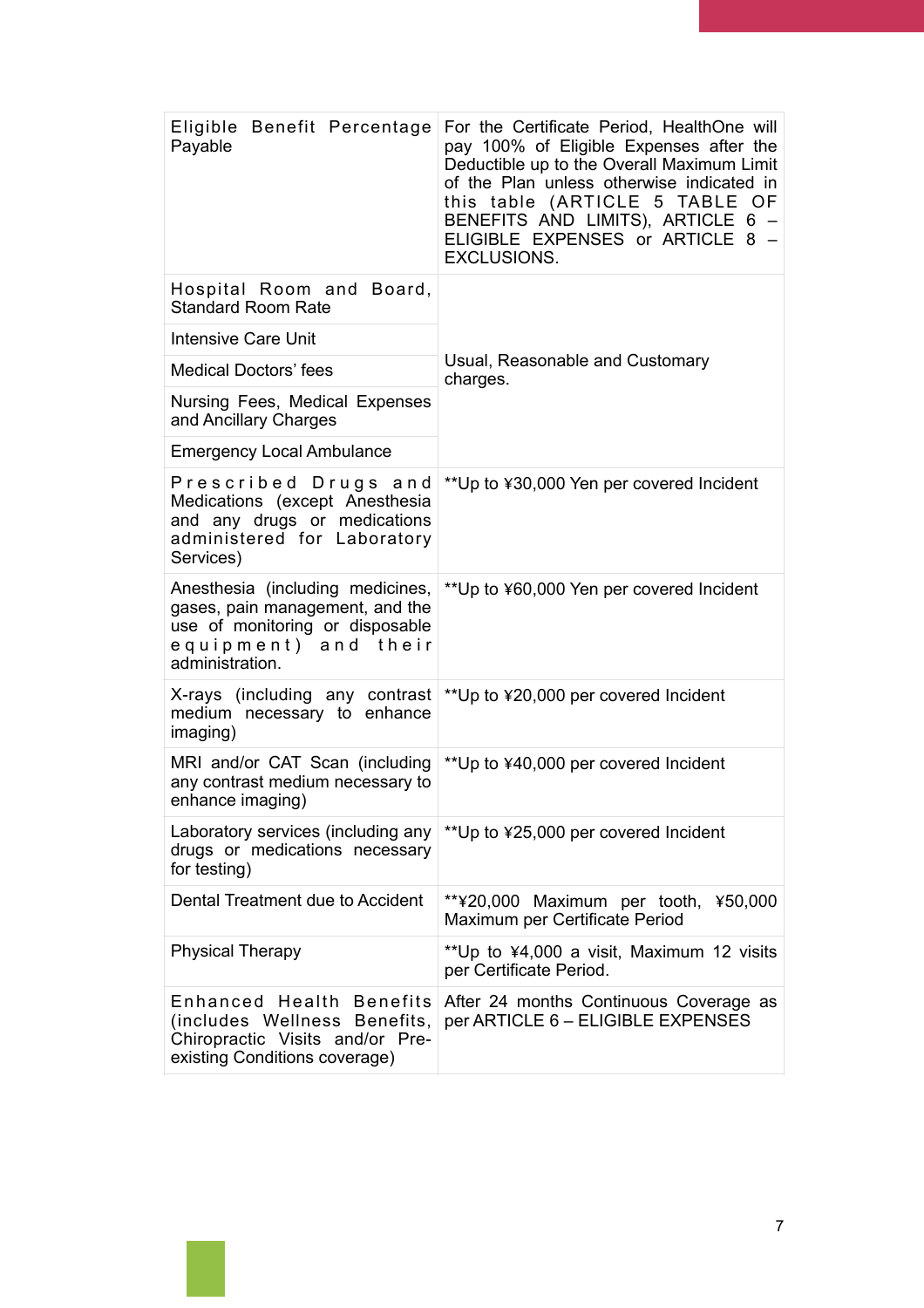| All Other Eligible Expenses for<br>both Inpatient and Outpatient         | Usual, Reasonable and Customary charges<br>unless otherwise indicated in this table<br>(ARTICLE 5 TABLE OF BENEFITS AND<br>LIMITS), ARTICLE 6 - ELIGIBLE<br>EXPENSES or ARTICLE 8<br><b>EXCLUSIONS.</b>                                                                                                                                                                                                |
|--------------------------------------------------------------------------|--------------------------------------------------------------------------------------------------------------------------------------------------------------------------------------------------------------------------------------------------------------------------------------------------------------------------------------------------------------------------------------------------------|
| <b>Hospital Cash Bonus</b>                                               | Payable for each continuous night in<br>hospital beginning on the 5th day of<br>confinement up to and including the 60th<br>day as per ARTICLE 6 - ELIGIBLE<br><b>EXPENSES</b>                                                                                                                                                                                                                         |
| Overall Maximum Limit of the Plan<br>per Certificate Period              | HealthOne - Basic Plan: **¥2,000,000<br>HealthOne - Select Plan: **¥3,000,000                                                                                                                                                                                                                                                                                                                          |
| <b>Certificate Period</b>                                                | The Insured may purchase 3 Months, 6<br>Months, or 1 Year of insurance.                                                                                                                                                                                                                                                                                                                                |
| Benefit Period (for each Incident,<br>as defined herein)                 | For up to 180 days beginning on the date of<br>the first doctor's visit for a covered Illness<br>which began while the Certificate was in<br>effect, including doctor's visits wherein a<br>covered Illness/condition is first discovered<br>or diagnosed; or for up to 180 days<br>beginning on the date of an Accident for a<br>covered Injury that occurred while the<br>Certificate was in effect. |
| <b>Hospital Pre-Notification Penalty</b><br>(pertains to inpatient only) | 50% Penalty                                                                                                                                                                                                                                                                                                                                                                                            |
| Area of Coverage                                                         | Japan                                                                                                                                                                                                                                                                                                                                                                                                  |

\* The Deductible is the amount that the Insured must pay out of pocket before the Plan begins to pay Eligible Benefits. Once the amount of Eligible Expenses has exceeded the amount of the Deductible during the Certificate Period, the Insured will begin to receive payment for all expenses covered under the Plan. The Deductible is per person, not per family.

\*\* Specified limit amounts include all applicable taxes and fees. The Select Plan is only available to HealthOne insureds who are presently on the Select Plan and whose polices have not lapsed.

#### **ARTICLE 6 ELIGIBLE EXPENSES**

Subject to the Deductible and limits set forth in ARTICLE 5 – TABLE OF BENEFITS AND LIMITS, HealthOne will pay the following expenses incurred subject to the Exclusions, Conditions, Limitations and Provisions of this Plan while this Plan is in effect:

- 1. Charges made by a Hospital for:
	- a. Daily room, board and nursing services not to exceed the average Standard Room Rate;
	- b. Daily room, board and nursing services in a Hospital's Intensive Care (i.e., cardiac care) Unit;

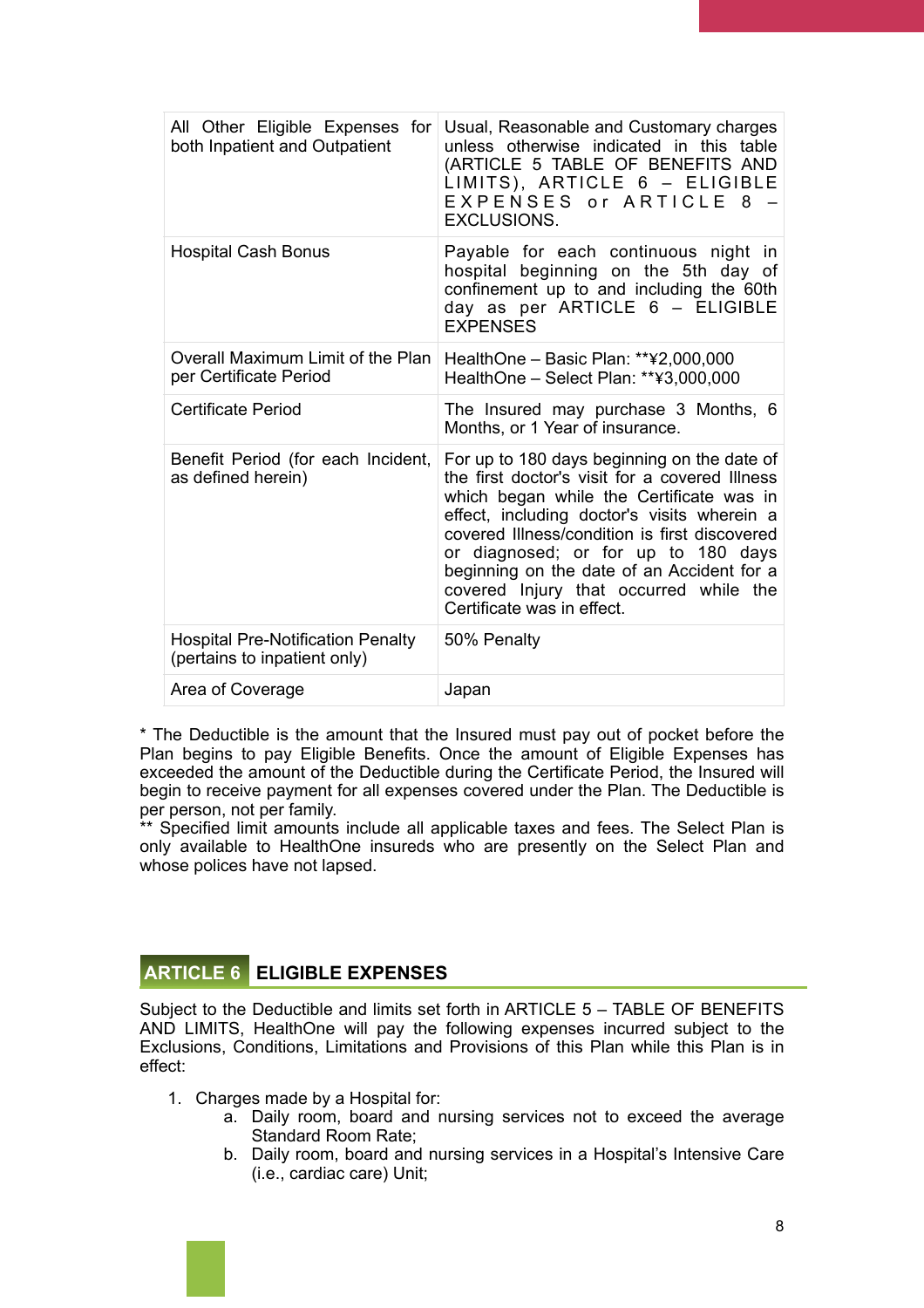- c. Use of operating, treatment or recovery room;
- d. Services and supplies routinely provided by a hospital to inpatients for use during their stay other than those specifically listed in this section (ARTICLE 6 ELIGIBLE EXPENSES) or ARTICLE 5 TABLE OF BENEFITS AND LIMITS;
- e. Emergency room treatment of a Covered Injury or Illness.
- 2. Charges made by a Physician for professional services, including Surgery. Charges for an assistant surgeon are covered up to 20% of the Usual, Reasonable and Customary charge of the primary surgeon; but standby availability is not deemed a professional service.
- 3. Charges by a Hospital, Clinic, Laboratory or Physician for Outpatient care other than those specifically listed in this section (ARTICLE 6 ELIGIBLE EXPENSES) or ARTICLE 5 TABLE OF BENEFITS AND LIMITS.
- 4. For dressings, sutures, splints, crutches, casts or other supplies that are Medically Necessary.
- 5. X-rays (including any contrast medium necessary to enhance imaging), up to ¥20,000 per covered Incident.
- 6. MRI and/or CAT Scan (including any contrast medium necessary to enhance imaging), up to a maximum of ¥40,000 per covered Incident.
- 7. Laboratory services (including any drugs or medications necessary for testing purposes) up to ¥25,000 per covered Incident.
- 8. For artificial limbs, eyes, bone implants, or any other non-natural body part, but not their replacement or repair, 50% of Usual, reasonable, and Customary charges.
- 9. For reconstructive Surgery when that Surgery is directly related to an Incident covered by this plan.
- 10. For radiation therapy/treatment and chemotherapy up to a maximum of ¥150, 000 per covered Incident.
- 11. For oxygen and other gasses (except those used for anesthetics), and their administration.
- 12. For anesthetics (including medicines, gases, pain management, and the use of monitoring or disposable equipment) and their administration by a Physician or Anesthesiologist.
- 13. For drugs (except Anesthesia and those administered for Laboratory Services) which can only be obtained by prescription from a Physician and administered on an out- or inpatient basis by any approved method of delivery (oral, subdermal, intravenous, or other means) for a maximum of 30 days or up to ¥30,000 per covered Incident, as defined herein, but not for the replacement of lost, stolen, damaged, expired or otherwise compromised drugs.
- 14. Emergency Local Ambulance transport necessarily incurred in connection with Injury or Illness.
- 15. Emergency dental repair or replacement to sound, natural teeth damaged as a result of a covered Accident, up to a maximum of ¥20,000 per tooth, ¥50,000 per Certificate Period.
- 16. Charges by a licensed Physical Therapist if prescribed by a Physician for an Injury covered under this plan. Pays up to ¥4,000 a visit up to a limit of 12 visits per Certificate Period.
- 17. For each consecutive night spent in hospital beginning with the 5th day of hospitalization up to and including the  $60<sup>th</sup>$  day of hospitalization for an Eligible Illness or Injury, and subject to all other terms and conditions of this Plan, the Insured will receive a daily Hospital Cash Bonus of 5,000 yen. All Hospital Cash Bonus amounts paid shall apply in the aggregation of benefits toward the Overall Maximum Limit of the Plan.
- 18. After completion of the initial 24 months of continuous coverage during which the Insured has experienced no symptom, diagnosis, treatment or illness, the Insured may become eligible for Enhanced Health Benefits, which include

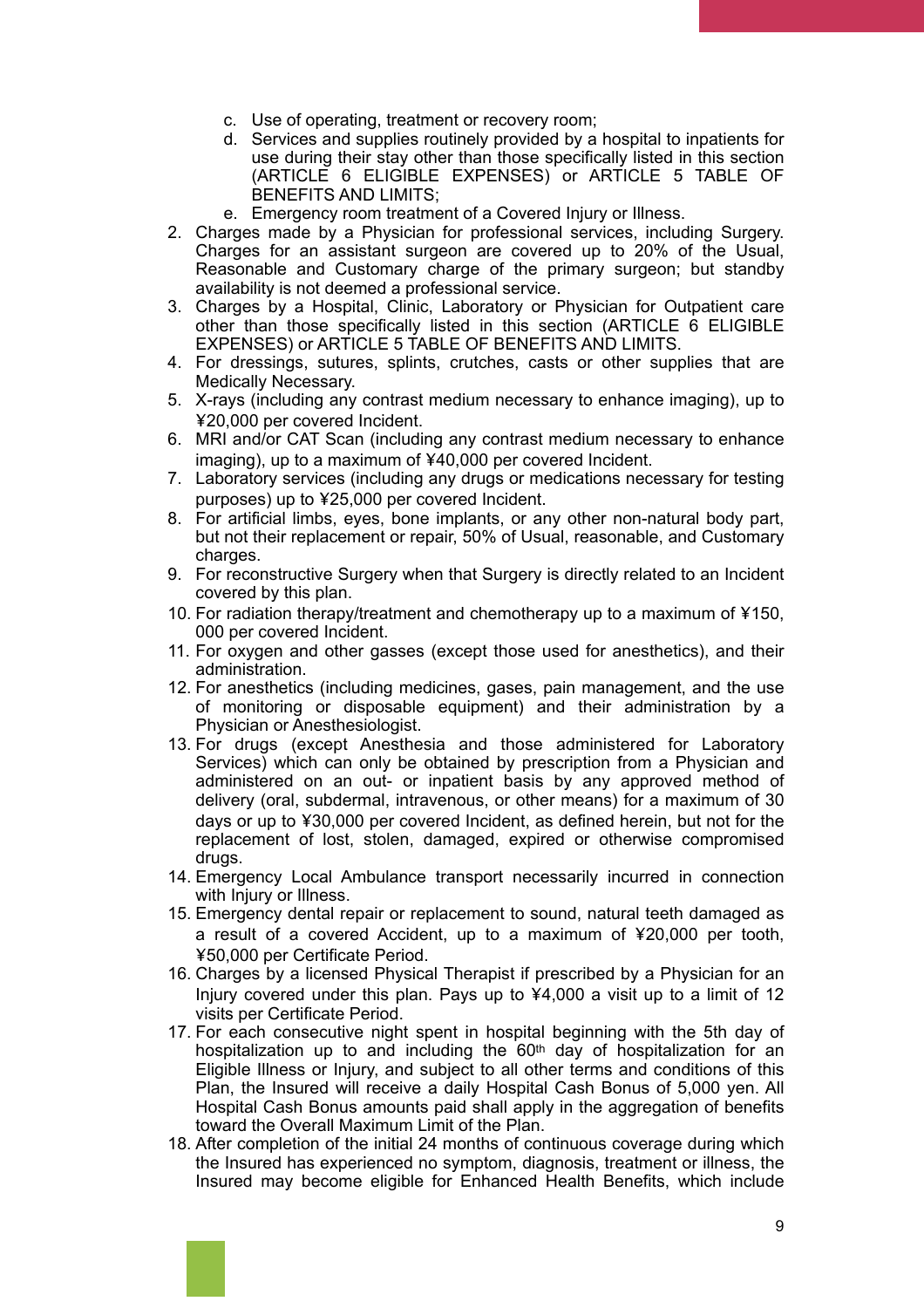Wellness Benefits, Chiropractic Visits and/or coverage for Pre-existing Conditions. Insurance coverage must remain in effect without lapse for any benefits to be paid. If the Insured experiences a symptom, diagnosis, treatment or illness of any kind, s/he will be required to wait a further 24 months and must again meet the above criteria to become eligible for Wellness Benefits, Chiropractic Visits and/or coverage for Pre-existing Conditions. These benefits include the following coverage and conditions:

- a. Coverage for Pre-existing Conditions (that meet normal eligibility requirements) provided the Insured's Pre-existing Conditions have been fully disclosed on the Application and not excluded or limited by any Riders – coverage pays up to 250,000 yen per Certificate Period.
- b. One annual routine wellness exam, including x-rays and lab procedures for screening or preventative purposes – coverage pays up to 60% of the maximum allowable charge of 10,000 yen.
- c. One annual mammogram and one annual Pap test for women between the ages of 35 and 49 – 50% co-pay.
- d. One prostate cancer exam every 2 years for men aged 40 and older 60% co-pay of the maximum allowable charge of 10,000 yen.
- e. One annual basic eye exam (corrective lenses not included) pays up to 60% of the maximum allowable charge of 10,000 yen.
- f. One annual basic hearing exam (corrective equipment not included) pays up to 60% of the maximum allowable charge of 7,000 yen.
- g. One annual teeth cleaning procedure 50% co-pay.
- h. Immunizations and inoculations 50% up to maximum allowable charge of 5,000 yen per item.
- i. Up to 6 chiropractic visits per eligible incident 50% co-pay.
- 19. Braces, plates, pins and other necessary hardware used to support bones (internally or externally) are covered subject to a 50% co-pay up to maximum allowable charge of 400,000 Yen.
- 20. Second Surgical Opinions 50% co-pay.
- 21. Treatment of any Injury meeting the criteria of an Emergency (as stipulated in the Definitions of this Policy), even if Hospital confinement is not required, and regardless of time of treatment; and
- 22. Treatment of any Illness meeting the criteria of an Emergency (as stipulated in the Definitions of this Policy), even if Hospital confinement is not required, and regardless of time of treatment; OR, treatment of any other Illness, however, the difference in charges between use of the hospital's facilities during normal outpatient hours and those for use outside of normal outpatient hours will not be covered unless the Insured is directly admitted to the Hospital as an Inpatient for further treatment of that Illness.
- 23. Special Referral Expenditure up to a maximum amount of 3,000 yen per incident.

Only those expenses specifically described above, incurred from the onset of an Illness or Injury within the Certification Period and not listed in the Exclusions in ARTICLE 8 are considered Eligible Benefits. Initial occurrence and treatment of an Illness or Injury must take place within the Certificate Period and while the Insured is in Japan. If initial occurrence is outside of Japan, no coverage will be provided, regardless of where it is received. Only expenses, surgeries, treatments, medications and supplies provided or issued in Japan will be considered for payment by HealthOne. It is recommended that the Insured obtain a comprehensive travel insurance policy when traveling outside of Japan.

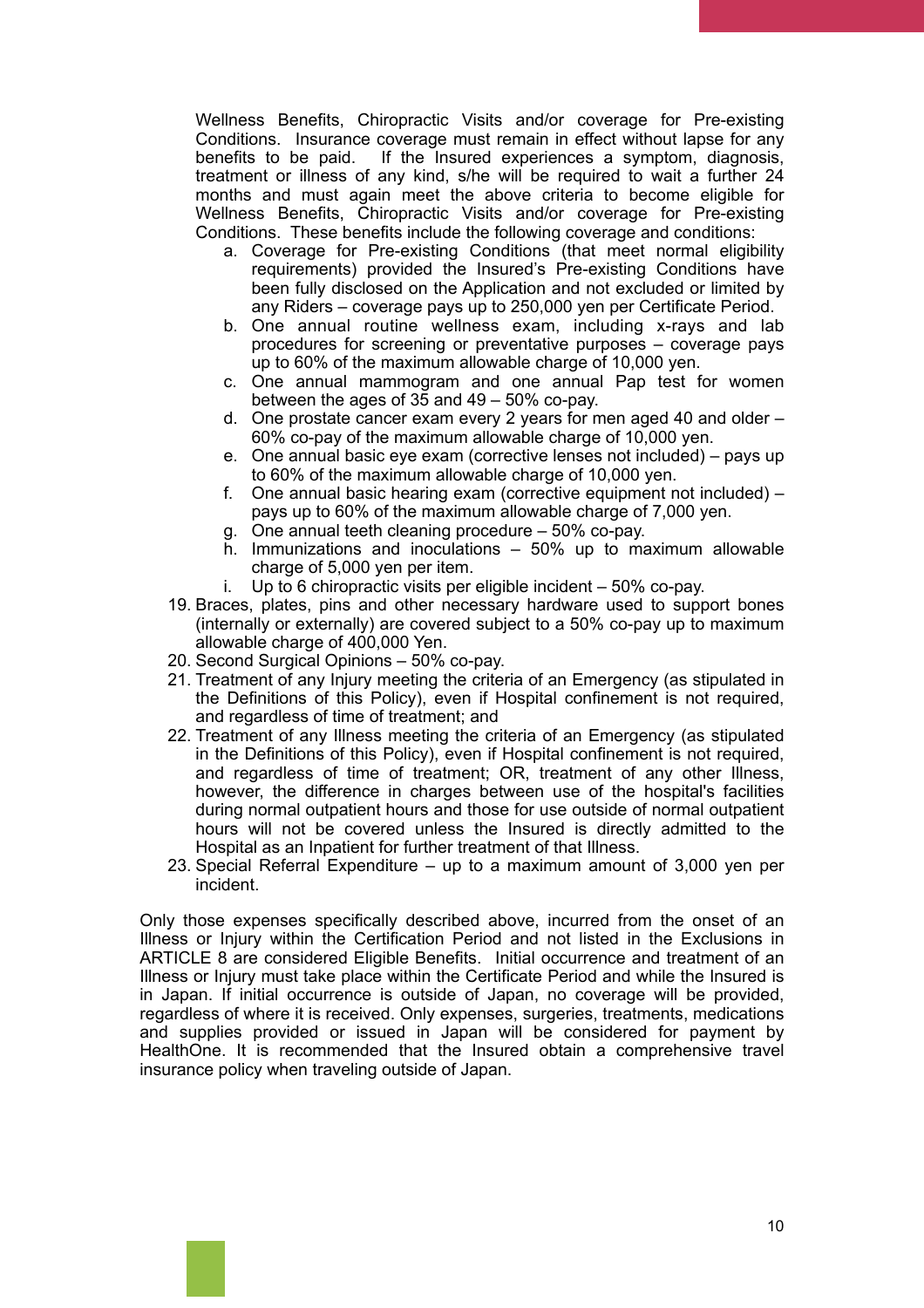# **ARTICLE 7 PRE-NOTIFICATION REQUIREMENTS**

- A. Hospitalization and Surgery must always be Pre-notified. To comply with the Pre-notification requirements, the Insured must:
	- 1. Contact HealthOne as soon as possible before Hospitalization or Surgery.
	- 2. If the Insured complies with Pre-notification requirements, HealthOne will pay Eligible Benefits subject to all terms, conditions, provisions and exclusions herein.
	- 3. If the Insured does not comply with Pre-notification requirements:
		- a. Eligible Benefits shall be reduced by 50%; AND
		- b. The Deductible will be subtracted from the remaining amount.
- B. Emergency Pre-notification In the event of an Emergency Hospital admission, Pre-notification must be made within two business days after the admission, either by the Insured or by someone on behalf of the Insured. In the event HealthOne is not notified within two business days, Paragraph 3a of Section A. of this Article shall apply.
- C. Pre-notification does not guarantee benefits The fact that Hospitalization and Surgery are pre-notified does not guarantee either payment of benefits nor the amount of benefits. Eligibility for and payment of benefits are subject to all the terms, conditions, provisions, limits and exclusions of this Plan.
- D. Concurrent Review For inpatient stays of any kind, HealthOne will pre-notify a limited number of days of confinement. Additional days of inpatient confinement may later be pre-notified if the Insured receives prior approval.
- E. Method of Pre-notification The Insured may contact HealthOne by telephone, fax, email or through the ClientZone at healthone.jp. In order to complete Pre-notification, the Insured must provide HealthOne with: Certificate Number, the Insured's name, telephone number (and/or email address), name and telephone number of the Hospital, the name and telephone number of the Physician ordering hospitalization, the diagnosis and approximate number of days to be confined.

## **ARTICLE 8 EXCLUSIONS**

- A. The following expenses, Surgeries, Treatments, medications, supplies diagnostic and other testing, consultations, services, conditions and circumstances are excluded from coverage:
	- 1. Charges for Injuries due to an Accident not incurred or for Illness not manifested during the Certificate Period (including all Pre-existing Conditions not conforming to the terms of Article 6 - Eligible Expenses), or charges that exceed the limits of the Plan. Additionally, benefits payable under any other private or government insurance plan, or charges presented to HealthOne for payment more than 90 days from the date of Eligible Expenses, or the date in which Eligible Expenses exceed the Deductible, whichever comes later.
	- 2. Any planned Treatment, test, examination or consultation from a Clinic, Hospital, lab, Physician, or other medical provider or a planned hospital admission that the Insured was aware of on the Certificate Effective Date, which was not disclosed to and accepted by HealthOne.
	- 3. Treatment for or related to any Chronic, recurring, congenital, hereditary, terminal or incurable medical condition.
	- 4. Mental Health Disorders, panic or anxiety attack, depression, stress or disorders as a result of stress, sleeping disorders, disorders as a result of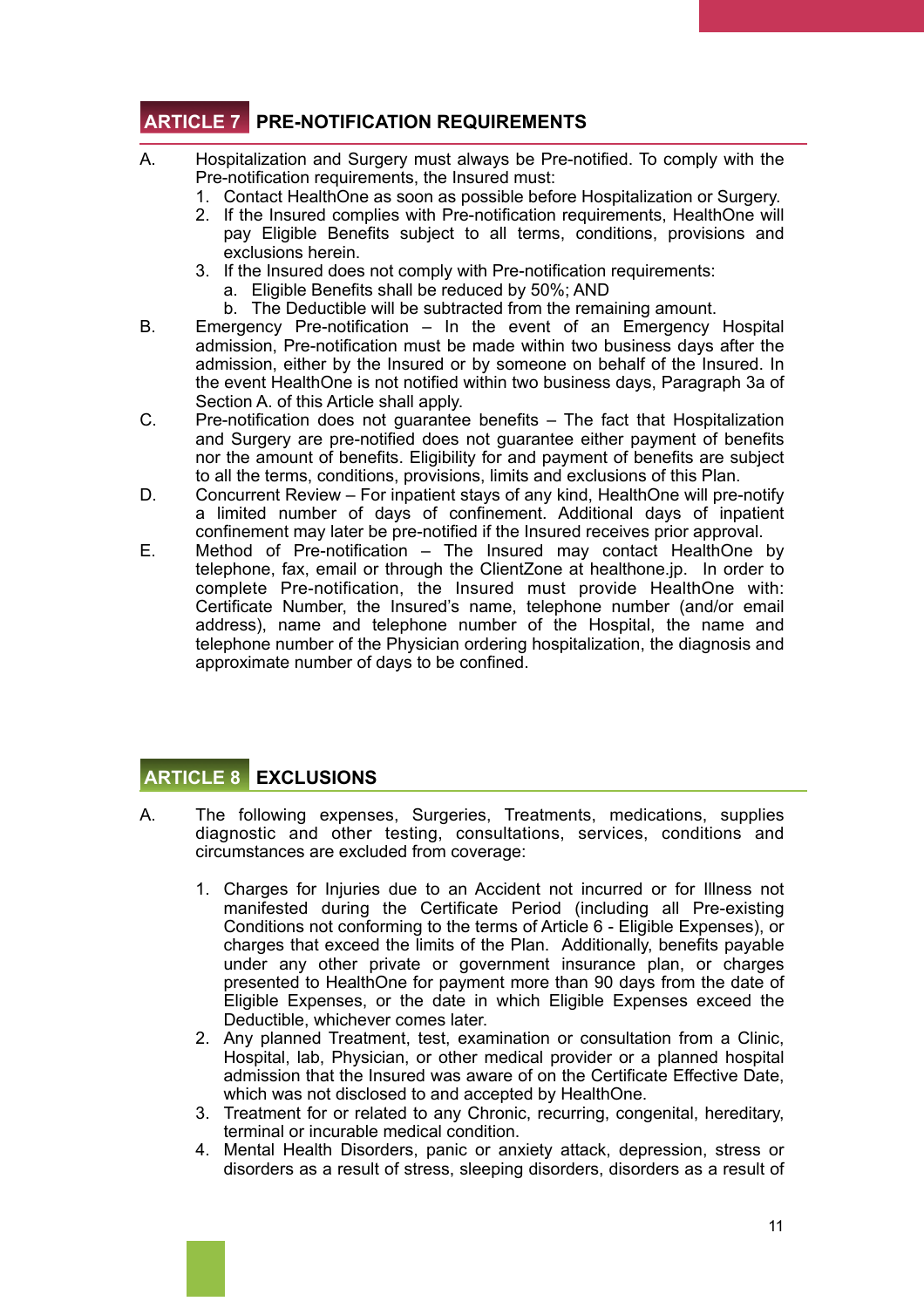lack of sleep or rest, exhaustion, diseases of the brain, Substance Abuse, and disorders requiring any kind of social or lifestyle adjustment or counseling.

- 5. Injury sustained while under the influence of or due wholly or partly to the effects of intoxicating liquor or drugs, other than drugs taken in accordance with Treatment prescribed and directed by a Physician, but not for the treatment of Substance Abuse.
- 6. Charges that exceed Usual, Reasonable and Customary amounts.
- 7. Any condition or occurrence pertaining to pregnancy (including molar pregnancy) or childbirth and its prevention, termination, enhancement or complications.
- 8. Any drug or treatment for impotency or sexual dysfunction.
- 9. Sexually transmitted diseases and infections (STD, STI), HIV+, AIDS, ARC and other diseases and conditions resulting from HIV/AIDS status.
- 10. Investigative or exploratory surgeries, Experimental surgeries or Treatment, Treatment or supplies not ordered by a Physician, or provided at no cost to the Insured, or not Medically Necessary.
- 11. Surgeries, Treatments or supplies for cosmetic or aesthetic reasons; such as weight modification, intestinal bypass surgery, exercise programs, sexchange procedures, gender identity disorders, hair transplants, medication to promote hair growth, and modifications of the physical body in order to improve the psychological well-being of the Insured, except for reconstructive Surgery when the Surgery is directly related to an Incident as defined by this Plan.
- 12. Self inflicted Injury or illness, suicide, abnormal activity, accidents while using fireworks, aggressive violence or criminal act initiated by the Insured.
- 13. Back or neck pain without Objective Symptoms, pain or other symptoms without diagnosis or treatment, spasms and cramps, muscle aches, abdominal hernia, any foot care, unless related to a covered accidental injury.
- 14. Epidemics, endemics, pandemics, and the like, or contagious diseases other than common influenza or cold. Group toxicosis.
- 15. Alternative medicine, holistic care, Custodial Care, acupuncture, acupressure, moxibustion, massage, or educational therapy, occupational therapy, music therapy, and aromatherapy.
- 16. Eyeglasses, contact lenses, eye training, hearing aids, hearing implants, speech training and treatment for nearsightedness, farsightedness, astigmatism or procedures, surgery to correct sight, hearing, or speech.
- 17. Acts of Terrorism, war (whether declared or not), insurrection, riot, civil unrest or any variation thereof, or natural disasters/extreme weather phenomena such as but not limited to earthquakes, landslides, avalanches, typhoons, floods, tsunamis and volcanic eruptions.
- 18. Exposure or contamination to hazardous biological or chemical matter, nuclear radiation or other non-medical radioactivity.
- 19. Treatment for temporomandibular joint disorder (TMJ), dental treatment except emergency treatment immediately following a covered Accident and annual cleanings as specified in ARTICLE 6 ELIGIBLE EXPENSES.
- 20. Dialysis; cirrhosis of the liver; hepatitis; organ or tissue transplants; costs for artificial or mechanical devices designed to replace or assist organs, whether temporarily or permanently.
- 21. Medical care administered by a person who is not a licensed medical doctor, in a facility that is not officially registered as a hospital or clinic in Japan or by a relative of the Insured or by any person who ordinarily resides with the Insured.
- 22. Treatment for varicose veins, acne, moles and birthmarks, skin tags, diseases of sebaceous glands, seborrhea, cysts, dermatitis, hypertrophic and atrophic conditions of the skin.



12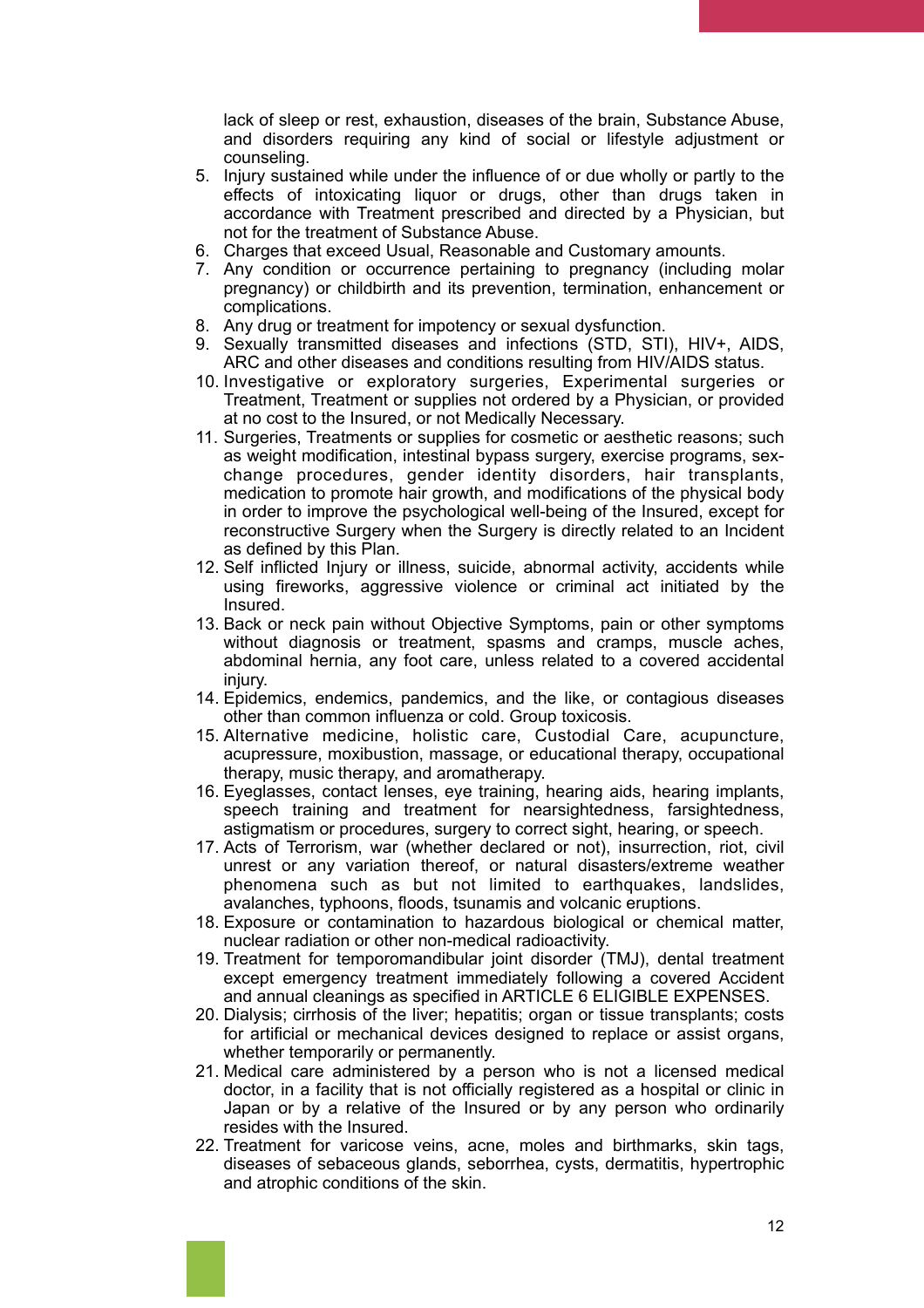- 23.Services or supplies that are not included as Eligible Expenses as described herein, and treatment required as a result of complications or consequences of a treatment or condition not covered under the Plan.
- 24. Any consequential loss; furthermore, Insurer shall not be responsible for third-party events such as but not limited to server malfunction, lost or non-delivery of payment slips by the post office, or any other circumstance out of the control of the Insurer which prevents or delays the start of initial or renewal coverage.
- 25. Illness or Injury sustained while taking part in high-risk or abnormal activities including but not limited to: racing; mountain climbing; sky diving; hang-gliding; martial arts; contact sports, such as ice hockey, rugby, soccer, futsal, football, etc.; diving; skiing; snowboarding; skateboarding; bungee jumping; any kind of wall climbing; professional sports; amateur sports in which there is competition for a prize, trophy or medal; any other activity which exposes the Insured to risk of injury due to thrill seeking; and any journey, activity, action or pursuit undertaken against the advice of a Medical Practitioner, specialist/consultant, registered nurse or therapist.
- 26. Heat stroke, dehydration, and symptoms thereof.
- 27. Services such as telephone, TV, internet, etc.; items such as pajamas, robes, towels, slippers, toothbrushes, mouth wash, soap, powder, diapers, napkins, tissues and the like.
- 28. \* Any injury sustained or caused by the Insured while operating a motorized vehicle.

\* Please note that HealthOne is not auto insurance and shall under no circumstance pay for injuries sustained by the insured, passengers or non-passengers (third parties) of any motorized vehicle involved in an accident while operated by the Insured. It is therefore strongly recommended that anyone operating a motorized vehicle in Japan obtain both Compulsory Insurance (Jibaiseki Hoken) and Voluntary Insurance (Nini Hoken with Jinshin Shogai Option) to properly protect themselves and others for injury as well as liability.

- B. Special Illness Exclusion:
	- 1. Expenses for Surgery, Treatment, testing, consultation, medication, etc. for all Illnesses which manifest themselves within the first 7 days of coverage are excluded. This Special Illness Exclusion is not applicable to Injuries which occur due to Accidents, which are covered from Plan commencement in accordance with all applicable Plan terms, conditions and/or limitations.
	- 2. Expenses for Surgery, Treatment, testing, consultation, medication, etc. for the following conditions which manifest themselves within the first 180 days of Continuous Coverage are excluded: any conditions of the breast, prostate, Lower Gastrointestinal Tract, reproductive system, gallstones, kidney stones, hernia, disorders or diseases of the skin or eyes, all types of cysts, adenoids, tonsils, respiratory infections and disorders other than common influenza or cold.

#### **ARTICLE 9 RENEWAL, NO-CLAIMS REBATE, GRACE PERIOD, REFUN**D **& CANCELLATION**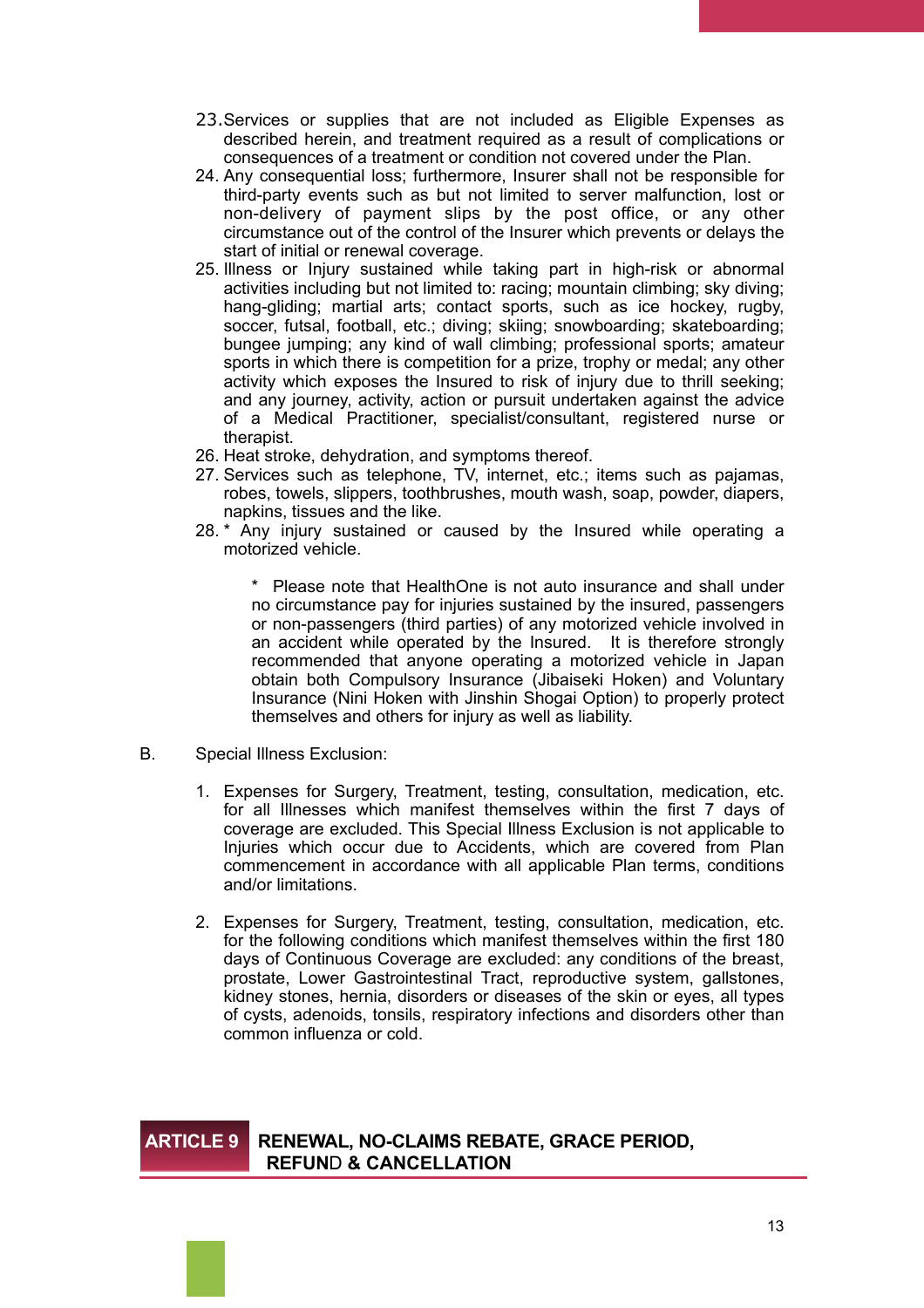### A. RENEWAL

The Insured may renew this Plan subject to approval by HealthOne. Upon Renewal, the Deductible must once again be exceeded in the new Certificate Period before any further Eligible Benefits can be paid. Should the Insured be approved by HealthOne for any additional Certificate Period(s), the terms and conditions of this Plan, as well as the Premium rates, shall be those which are in effect at the date and time the new Certificate Period goes into effect. An up-to-date and current Plan Guide and Premium rate chart shall always be made available to the Insured on the website at www.healthone.jp or upon request. When renewing the insured agrees to once again read and understand the most current version of the Plan Guide.

## B. NO-CLAIMS CASH REBATE

If the Insured purchases a 12-month policy and files no claims during the period of such coverage, and then renews this insurance with a subsequent 12-month policy, the Insured is entitled to receive a 10% No-claims Cash Rebate from HealthOne. The Rebate is not a discount and requires that the Insured pay the full amount of Premium due at renewal before the Rebate will be paid. Should the Insured decide not to renew, fail to renew on time, fail to pay the renewal premium on time so that there is no lapse of coverage, or fail to return the Rebate Form within 3 months of the Rebate Form date, the Rebate will not be paid and the Insured shall be deemed to have waived all rights to the Rebate for that Certificate Period. The Rebate is only applicable to the medical part of the policy and not to any AD&D-option premium amount.

## C. GRACE PERIOD

No grace period shall apply between the termination of one Certificate Period and the commencement of any additional Certificate Period. Should the Insured reapply for and pay the premium for this Plan after a Certificate Period ends, there will be no coverage between the end of that Certificate Period and the commencement of the next. It is the responsibility of the Insured to prevent a lapse in coverage by reapplying within a reasonable and ample period of time prior to the termination of a Certificate Period.

#### D. REFUND OF PREMIUM AND CANCELLATION

No refund of premium already paid shall be allowed in the case that HealthOne cancels this Plan pursuant to the provision of Paragraph D, ARTICLE 2 (MISREPRESENTATION AND FRAUD). No refund of premium already paid shall be allowed once the Plan goes into effect and a Certificate Period has begun. Should the Insured cancel this Plan prior to its effective date, a bank transfer fee will be deducted from the refund. In the event that HealthOne declines an Application from an applicant that has already paid the premium for said application, HealthOne's sole obligation shall be the return of the premium for said application.

# **DEFINITIONS**

**Accident**: A sudden and unexpected occurrence resulting in Injury of the Insured.

**Accidental Dealth & Disability (AD&D)**: An insurance policy underwritten by NIA with its own set of terms, conditions, provisions and exclusions. The AD&D policy is available as an add-on (option) to the HealthOne Plan. Benefits include, but are not limited to: indemnity for accidental death; indemnity for severance, full or partial permanent loss of function of one or more fingers, hands, arms, toes, feet, legs due to an injury; indemnity for full or partial permanent loss of eyesight, hearing, speech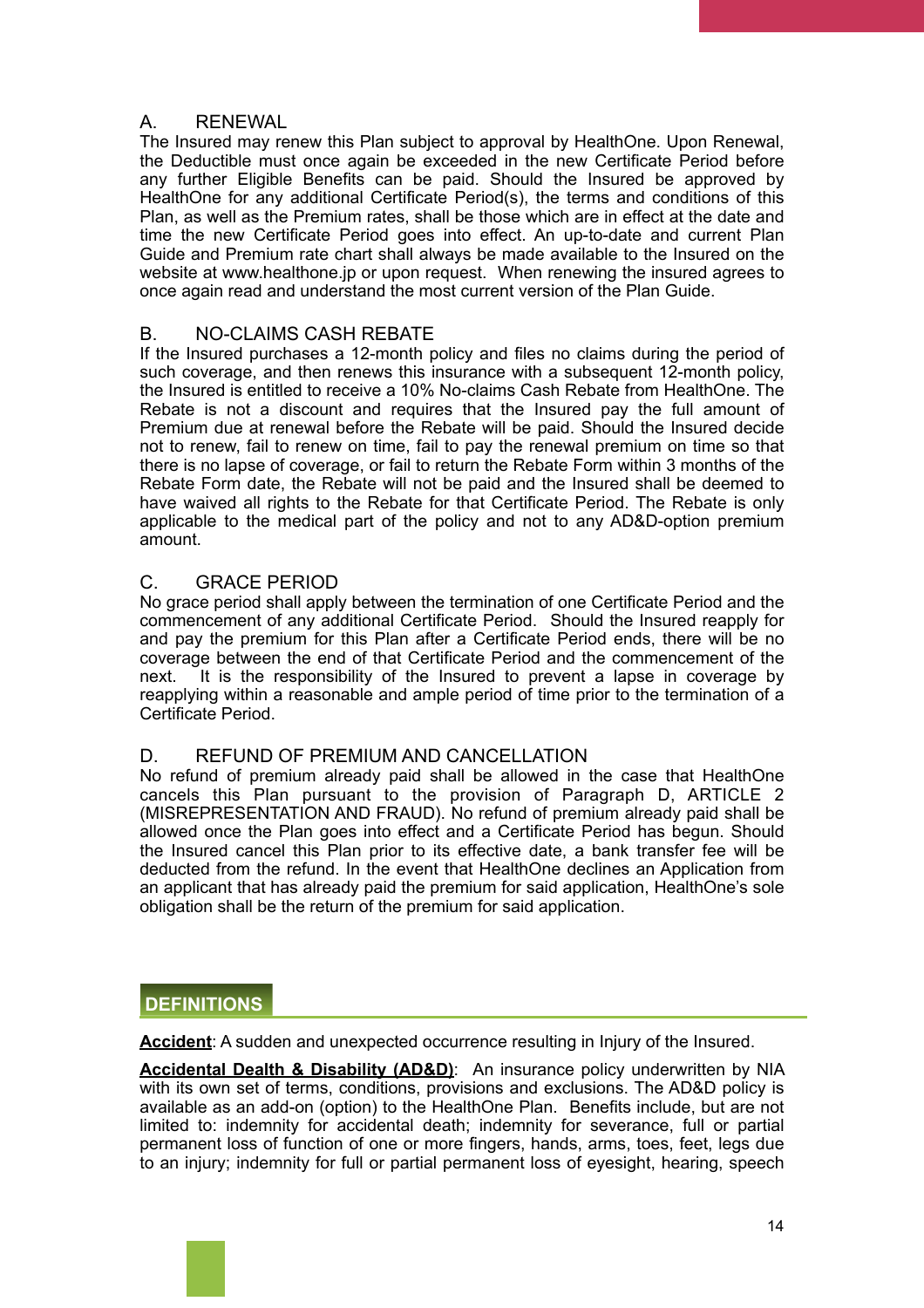due to an accident; indemnity for disfigurement of outward appearance and deformity of the spinal column due to an accident; and indemnity for total disability.

**AIDS**: Acquired Immune Deficiency Syndrome.

ARC: AIDS Related Complex - Early symptomatic HIV infection, the stage of viral infection caused by HIV (human immunodeficiency virus) where symptoms have begun to manifest, but before the development of AIDS (which involves lifethreatening infections).

**Amateur Athletics**: A sport or other athletic activity that is organized and/or sanctioned, involving regular or scheduled practices and/or regular or scheduled games competing for an award or prize. This definition does not include athletic activities that are non-contact and engaged in by the Insured solely for recreational, entertainment or fitness purposes.

**Benefit Period**: The maximum period of time for which HealthOne will pay Eligible Benefits for an Incident.

**Certificate**: The document issued to the Insured that provides evidence of Benefits payable under this Plan.

**Certificate Period**: The period of time beginning on the Certificate Effective Date and Time (JST) and ending on the Certificate Termination Date and Time (JST).

**Chronic**: A medical condition which has at least one of the following characteristics: has no known cure, is likely to recur, requires palliative treatment, needs prolonged monitoring/treatment, is permanent, requires specialist training/rehabilitation, is caused by changes to the body that cannot be reversed.

**Clinic**: A facility devoted to diagnosis and care of Outpatients, having one or more licensed Physicians on staff and often associated with a hospital or medical school.

**Compulsory Insurance (Jibaiseki Hoken):** Minimum insurance required by law for the legal operation of a motorized vehicle in Japan, providing limited coverage for third-party bodily injury only. It provides no coverage for injuries sustained by a vehicle's driver or passengers, nor does it afford property damage protection. See also **Voluntary Insurance (Nini Hoken with Jinshin Shogai Option)**.

**Consequential Loss** : Any loss that arises as a direct or indirect result of a covered or non-covered Incident, act or event.

**Continuous Coverage**: The scope of protection under an insurance contract that remains in force from a specified time in the past (the Effective Date) up to, including, and beyond the present time without cessation, interruption or lapse for any reason. Should cessation, interruption or lapse occur for any reason, all terms and conditions of the policy become the same as an initial policy should the insured renew or reapply for insurance.

**Co-pay:** The portion of payment of Eligible Expenses by the Insured at the percentage specified in ARTICLE 6 ELIGIBLE EXPENSES.

**Coverage**: Eligible Expenses as described in this Plan for which the Insured is eligible for reimbursement from HealthOne.

**Covered Expenses**: Expenses which are: for Medically Necessary services, supplies, care, or Treatment; due to Illness or Injury as described in the Plan; prescribed, performed or ordered by a licensed Physician and/or Service Provider; Usual, Reasonable and Customary charges; incurred by the Insured during the Certificate Period; and listed in ARTICLE 6 ELIGIBLE EXPENSES, not excluded in the ARTICLE 8 EXCLUSIONS and not exceeding the maximum limits stated in ARTICLE 5 TABLE OF BENEFITS AND LIMITS.

**Custodial Care**: That type of care or service, such as a home helper, which is designed primarily to assist an ill or injured person.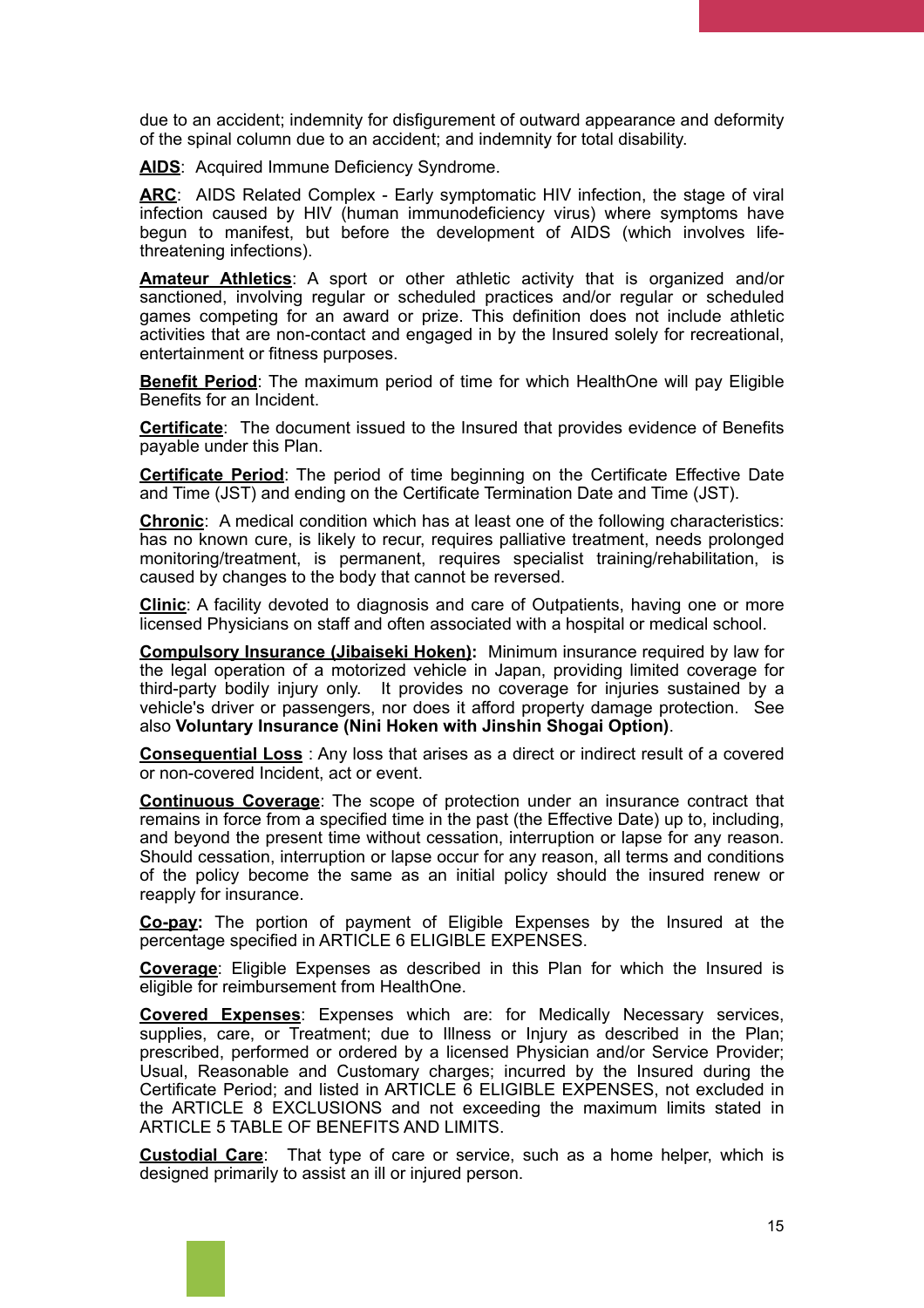**Deductible**: The amount of Eligible Expenses specified in the ARTICLE 5 TABLE OF BENEFITS AND LIMITS that the Insured pays before HealthOne begins paying benefits. Eligible Expenses must exceed this amount within the Certificate Period before Benefits can be paid. For example, if the Insured has ¥200,000 worth of Eligible Expenses during the Coverage Period, first ¥10,000 would be paid out-ofpocket by the Insured and then ¥190,000 would be paid by HealthOne. Once the Insured exceeds the first ¥10,000 worth of expenses, s/he will receive payment for all Eligible Expenses covered by the plan. The Deductible is NOT per claim or per Illness/Injury, but per Certificate Period. A Deductible is sometimes referred to as an "Excess" by some insurance companies.

**Eligible Benefits**: Medical related expenses as described in this Plan, to which the Insured is eligible for reimbursement from HealthOne. Also includes the Hospital Cash Benefit as described in this Plan.

**Eligible Expenses**: Same as Eligible Benefits as shown above.

**Emergency**: A medical condition (from either Illness of Injury) manifesting itself by acute signs or symptoms which could reasonably result in placing the Insured's life or limb in danger if medical attention is not provided within 24 hours.

**Enhanced Health Benefits**: Extended or additional benefits that the Insured becomes eligible for upon completion of 24 months of continuous coverage.

**Experimental**: Procedures, surgeries, treatment, services or supplies that are used or applied in a way which deviates from generally accepted standards of current medical practice.

**HealthOne - Basic Plan & HealthOne - Select Plan**: The two medical insurance policies offered by HealthOne. Both are exactly the same except for the Overall Maximum Limit of the Plan as indicated in the Table of Benefits and Limits.

HIV<sup>+</sup>: Laboratory evidence being positive for Human Immunodeficiency Virus infection.

**Hospital**: An institution that operates as a hospital pursuant to law, and is licensed in Japan as such, operates primarily for the reception, care and treatment of sick or injured persons as Inpatients, provides 24-hour nursing service by Registered Nurses on duty or call, has a staff of one or more Physicians available at all times, provides organized facilities and equipment for diagnosis and treatment of acute medical conditions on its premises. A Hospital is not primarily a long-term care facility, extended care facility, nursing home, rest home, Custodial Care or convalescent home, a place for the aged, drug addicts, alcoholics or runaways, or similar establishment.

**Hospital Cash Bonus**: A cash benefit paid daily to an insured person who is an inpatient subject to all terms, conditions, provisions and exclusions of the Plan.

**Illness**: A sickness or disease. Illness does not include learning disabilities, attitudinal disorders or disciplinary problems.

**Incident**: An Illness, an Injury or a set of Illnesses or Injuries that exist simultaneously and are due to the same or related causes are considered to be one Incident. Further, if an Illness is due to causes that are the same and are related to the causes of a prior Illness, the Illness will be deemed to be a continuation of the prior Illness and not a separate Incident. All Injuries due to the same Accident shall be deemed to be one Incident. An Incident that first occurs during the Certificate Period shall start the beginning of a Benefit Period provided such Incident is covered by the terms and conditions of this Plan.

**Incurred**: A charge is incurred on the date the service is provided or supply is purchased.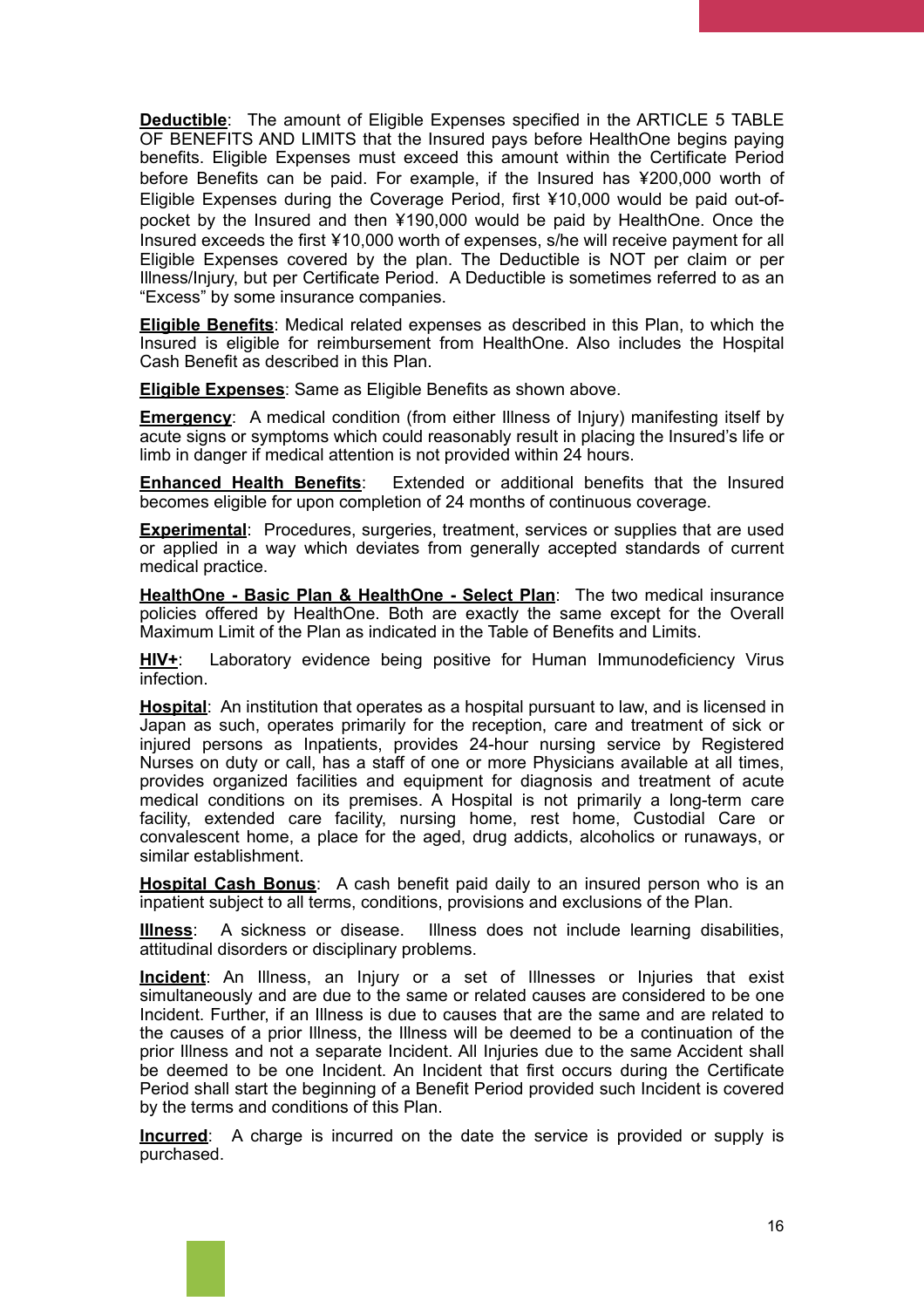**Injury**: Bodily Injury resulting from an Accident and occurring only during the Certificate Period.

**Inpatient**: A person who is an overnight resident patient of a Hospital, using and being charged for room, board and/or medical care.

**Intensive Care Unit**: A Cardiac Care Unit of a Hospital.

**Itemized Medical Receipts**: Receipts which show a breakdown of medical costs for treatment, tests, x-rays, supplies, prescriptions, etc. It is now a law in Japan that medical providers are required to give patients receipts with a breakdown of costs regardless of whether the patient is on a government health care plan, on a private insurance plan, or uninsured. A patient has a legal right to know the Itemized costs they are being charged for. Claims submitted with receipts only showing a total cost with no breakdown can result in a claim being delayed or refused.

**Lower Gastrointestinal Tract**: The lower GI tract includes the anus, rectum, all of the large intestine including the appendix, and all of the small intestine.

**Medical Diagnosis Report**: See Shindansho.

**Medically Necessary**: A service or supply which is necessary and appropriate for the diagnosis or treatment of an Illness or Injury based on generally accepted current medical practice as determined by HealthOne. A service or supply will not be considered Medically Necessary if it is provided only as a convenience to the Insured or provider, and/or is not appropriate for the Insured's diagnosis or symptoms, and/or exceeds in scope, duration or intensity that level of care which is needed to provide safe, adequate and appropriate diagnosis or treatment of an Illness or Injury.

**Insured**: An individual who has fulfilled the requirements of Article 3 and is enrolled in and covered by this Plan.

**Mental Health Disorder**: A mental or emotional disease or disorder which generally denotes a disease of the brain with predominant behavioral symptoms; or a disease of the mind or personality evidenced by abnormal behavior; or a disorder of conduct evidenced by socially deviant behavior. Mental Health Disorders include but are not limited to psychosis, depression, schizophrenia, and bipolar affective disorder.

**No-claims Cash Rebate**: If the Insured files no eligible claims during the Certificate Period and successfully renews the Plan on time and with the approval of HealthOne, s/he will be eligible to receive a cash rebate of 10% of the Premium paid after renewal. Note: Rebate applies only to renewal of a 12-month policy with a subsequent 12-month policy. Please see Article 9.B. - NO-CLAIMS CASH REBATE for full details.

**Objective Symptoms**: Symptoms that can be observed or ascertained by a Physician, such as a physical defect or injury.

**Outpatient:** Person (in this case, the Insured) who receives Medically Necessary treatment by a Physician for Injury or Illness that does not require overnight stay in a Hospital.

**Overall Maximum Limit of the Plan**: The maximum limit of Eligible Benefits that HealthOne is liable to pay to the Insured for medical expenses under this Plan.

**Physician**: A duly licensed practitioner of the medical arts who practices Western medicine. A Physician must be currently licensed in Japan, and the services provided must be within the scope of that license. An acupuncturist, chiropractor, physical therapist, or practitioner of alternative or Chinese medicine is not considered a Physician under the HealthOne plan.

**Plan**: The HealthOne insurance program including all of its benefits and services to its insureds. Also referred to as an insurance policy.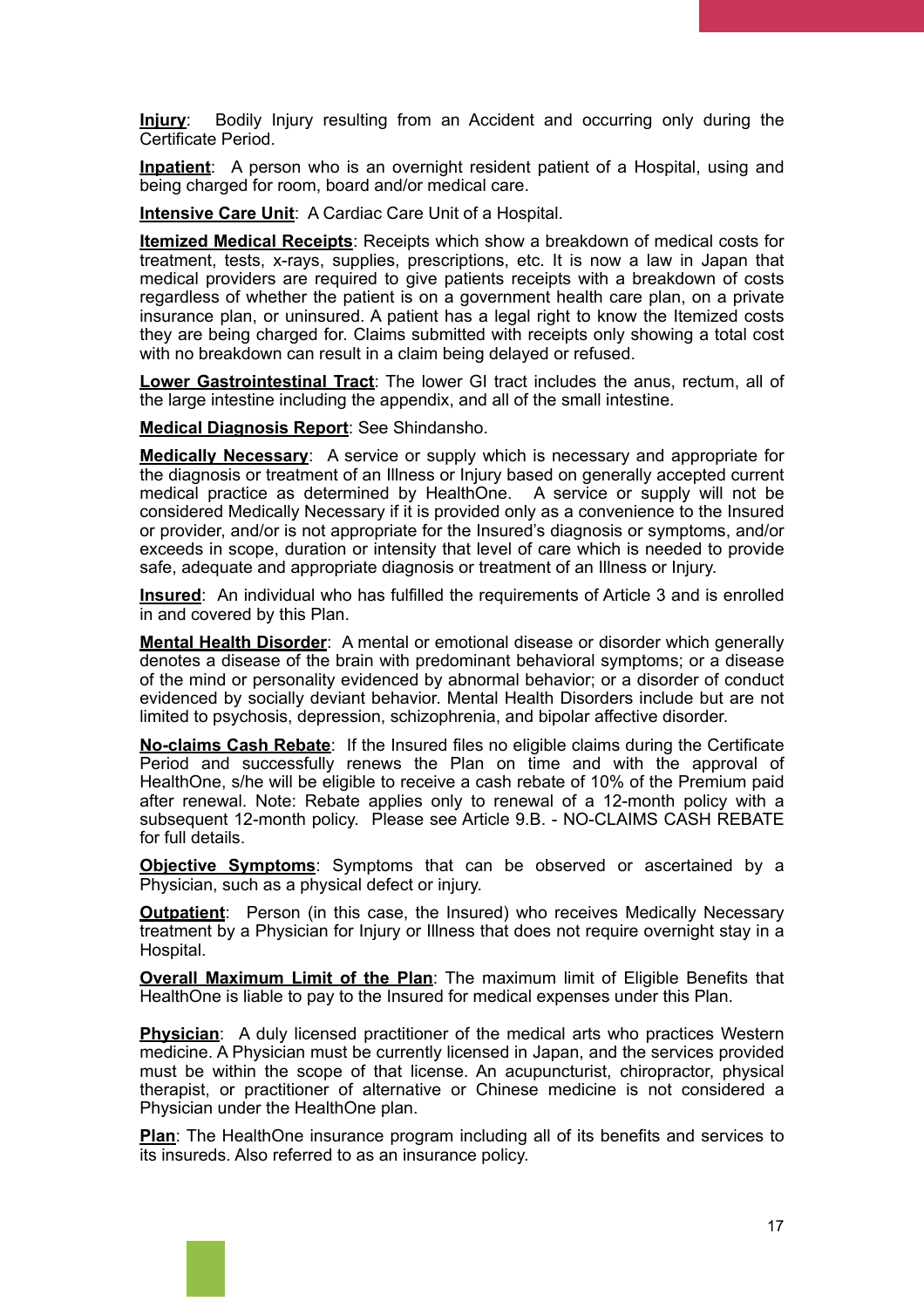**Policyholder:** The Policyholder is usually the same person as the Insured and is the person who pays the Premiums for the Plan. In the event that the Policyholder is a different entity than the Insured, such as the Insured's employer, payment for Eligible Benefits can be paid to the Policyholder.

**Pre-existing Condition**: Any Injury, physical defect, disorder, infirmity, medical condition which was foreseeable, manifested itself, the insured had signs or symptoms of, the Insured sought advice for, the Insured received treatment for, or to the best of the insured's knowledge, was aware existed, at or prior to the Certificate Effective Date and Time. Pre-existing Condition also includes any complications or consequences associated with these conditions.

**Pre-notification:** A requirement of the Insured to notify HealthOne in advance of any Hospital admission or Outpatient Surgery. Pre-notification is not an assurance, authorization, or guarantee of coverage or payment, since other exclusions, limits, conditions and provisions may apply.

**Pregnancy:** The physical condition of being pregnant. Any condition resulting from sperm/egg fertilization or union, molar pregnancy, and regardless of whether it develops into a placenta, embryo, fetus or not.

**Premium:** The full payment required for an insurance policy or Plan. Payment of the premium alone does not guarantee benefits under the Plan as all Terms, Conditions, Provisions and Exclusions described in the Plan, including any Definitions, Exhibits, Schedules, Endorsements and/or Riders attached may apply.

**Rebate**: See No-claims Cash Rebate above.

**Rebate Form**: A form used to obtain a No-claims Cash Rebate. This form is sent to the insured for confirmation that no claims have been or will be filed for a 12-month Certificate Period. See also No-claims Cash Rebate above.

**Registered Nurse**: A graduate nurse who has been registered or licensed to practice in Japan.

**Rider**: An amendment or addition to an insurance policy such as an exclusion of coverage, or a coverage for something specifically not covered with a primary policy such as AD&D option which an additional amount is required to cover the rider.

**Routine Physical Exam**: Examination of the physical body by a Physician for preventative or informative purposes only and not for the diagnosis or treatment of any condition. Routine Physical Exam also includes diagnostic labs, x-rays, and other procedures for screening, preventative or informative purposes.

**Shindansho:** A medical certificate obtained from Physicians, Hospitals and other medical providers in Japan indicating the symptoms, Illnesses and Injuries of patients.

**Shinryo Meisaisho**: Receipts from Physicians, Hospitals, Clinics, and Pharmacies which are in an itemized and detailed format required by HealthOne in order to pay Eligible Benefits. All receipts must be originals, not copies.

**Special Referral Expenditure:** Expense charged when visiting a hospital with more than 200 beds without a letter of referral from another medical institution. Usually charged only for the first visit.

**Subrogation**: The assumption by a third party of another's legal right to collect a debt or damages. In this case, Subrogation refers to HealthOne's right to assume a legal claim of the Insured against third parties arising from any Incident that results or may result in a loss payment by HealthOne.

**Substance Abuse**: Alcohol, drug or chemical abuse, overuse or dependency.